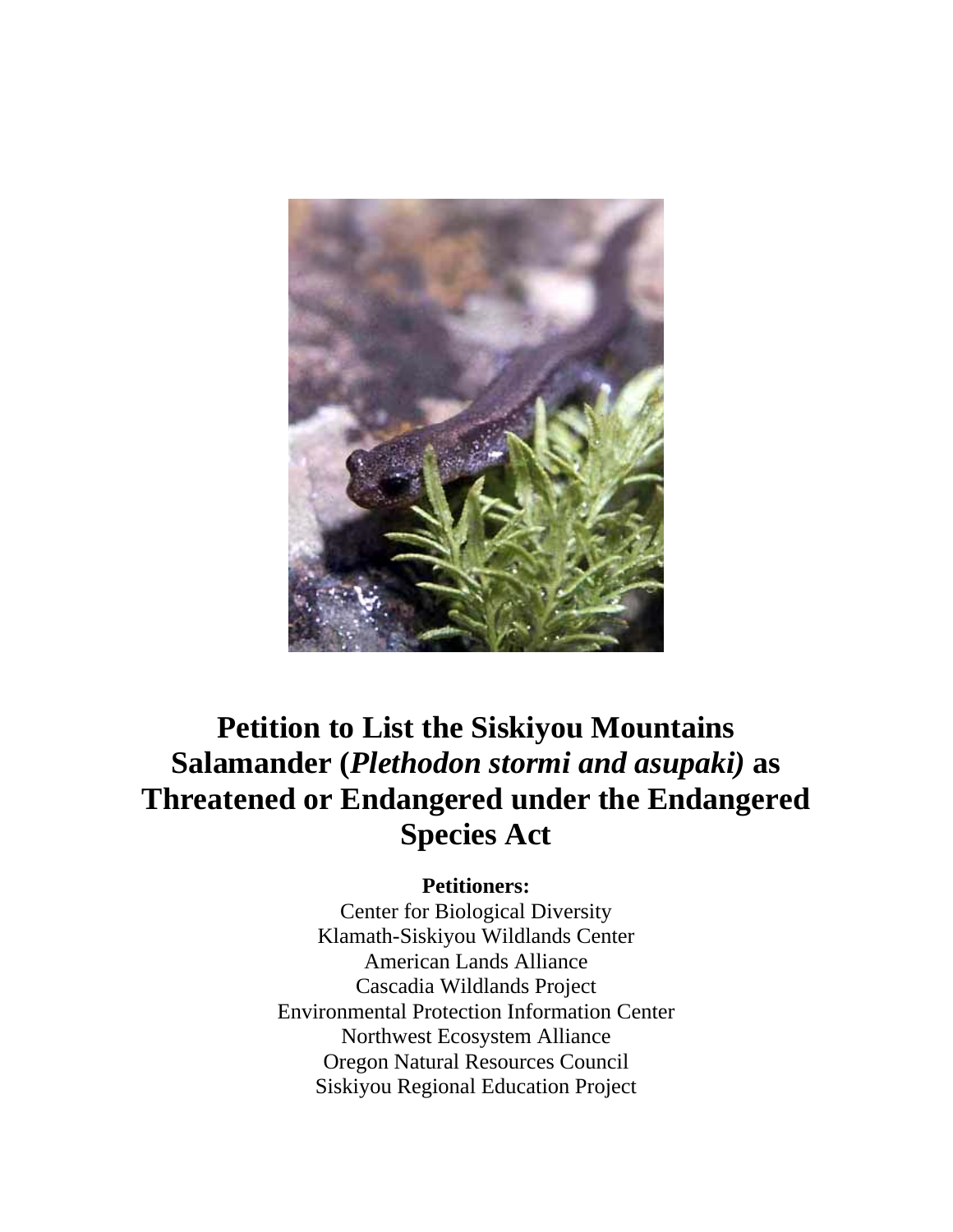June 16, 2004

Office of the Secretary 18th and "C" Street, N.W. Washington, D.C. 20240

Ms. Gale Norton CC: Dave Allen, Regional Director Secretary of the Interior<br>Office of the Secretary 11 NE 1<sup>th</sup> Ave Department of the Interior Portland, OR 97232-4181

Ms. Norton,

The Center for Biological Diversity, Klamath Siskiyou Wildlands Center, American Lands Alliance, Cascadia Wildlands Project, Environmental Protection Information Center, Northwest Ecosystem Alliance, Oregon Natural Resources Council, Siskiyou Regional Education Project and Noah Greenwald hereby formally petition the U.S. Fish and Wildlife Service (USFWS) to list the Siskiyou Mountains Salamander (*Plethodon storm and asupaki*) as threatened or endangered pursuant to the Endangered Species Act (herein after the "Act" or "ESA"), and to designate critical habitat for it concurrent with listing. Petitioners file this petition under the ESA, 16 U.S.C. sections 1531-1543 (1982). This petition is filed under 5 U.S.C. section 553(e), and 50 C.F.R. part 424.14 (1990), which grants interested parties the right to petition for issuance of a rule from the Assistant Secretary of the Interior. The petitioners request that Critical Habitat be designated as required by 16 U.S.C. 1533(b)(6)(C) and 50 CFR 424.12, and pursuant to the Administrative Procedures Act (5 U.S.C. 553). Petitioners realize this petition sets in motion a specific process placing definite response requirements on the USFWS and very specific time constraints upon those responses.

The U.S. Fish and Wildlife Service have several options for listing the Siskiyou Mountains salamander. They can either list the species because it is threatened or endangered in all of its range, or because it is threatened or endangered in a significant portion of its range. They also can list one or more of three distinct population segments (DPS) of the species. Information presented in this petition indicates that all three populations warrant listing as either threatened or endangered. One of the DPS is currently being considered for recognition as a full species (*P. asupaki*, Mead et al. In review). If this species should be recognized before a determination on listing has been made, this petition should be considered to include the new species.

Addressing the decline of the Siskiyou Mountains salamander by listing them under the ESA will serve to restore and maintain the health not only of this unique species, but of native terrestrial ecosystems in the watersheds subject to this petition.

#### **Petitioners:**

The petitioners are conservation organizations. Failure to grant the requested petition will adversely affect the aesthetic, recreational, commercial, research, and scientific interests of petitioning organizations' members and of the citizens of the United States.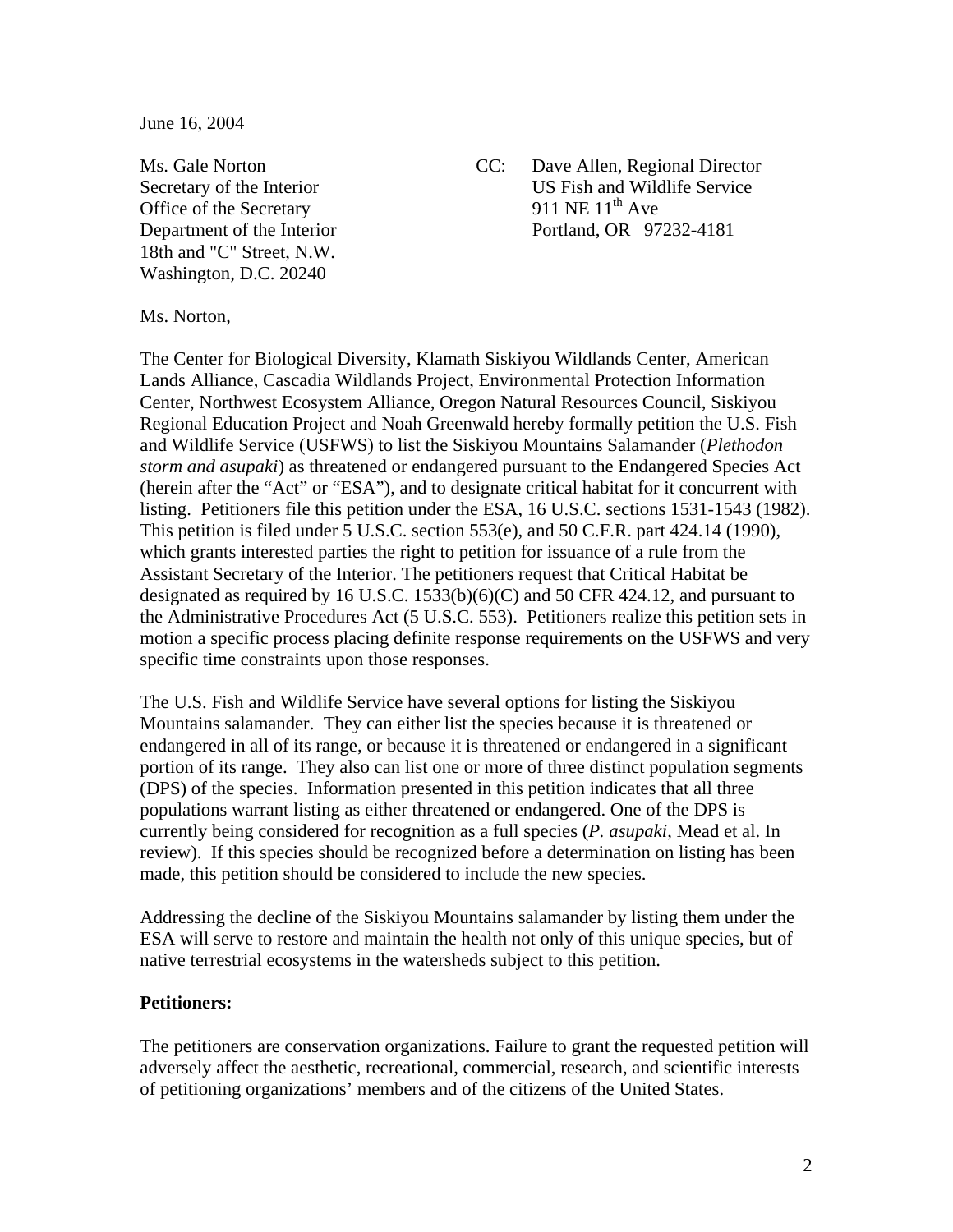Aesthetically, recreationally, and commercially, the public shows increasing demand and concern for wild ecosystems and for biodiversity in general.

**Center for Biological Diversity** is a conservation organization dedicated to preserving all native wild plants and animals, communities, and naturally functioning ecosystems in the Northern Hemisphere.

**Klamath Siskiyou Wildlands Center** is a tax-exempt, non-profit public interest organization with over 400 members. Its mission is to protect the biodiversity and wild areas of the Klamath-Siskiyou region and its interregional connections. Our campaigns, the Public Lands Oversight and Biodiversity Campaigns, are designed to curb the loss of ecological elements of natural systems.

**American Lands Alliance** works with conservation organizations and citizens nationwide to protect and recover our wildlife and wild places.

**The Cascadia Wildlands Project** works to protect biodiversity in the Pacific Northwest. We have over 500 members and offices in Eugene, OR and Cordova, AK.

**Environmental Protection Information Center (EPIC)** is a community-based, nonprofit organization dedicated to the protection and restoration of the watersheds, biodiversity, native species, and natural ecosystems of the North Coast of California. EPIC was formed in 1977 and currently has more than 3,000 members.

**Northwest Ecosystem Alliance (NWEA)** was established in 1988 and is a non-profit  $501(c)(3)$  public interest organization incorporated in the State of Washington. NWEA and its 8,000 members are dedicated to the protection and restoration of biological diversity. NWEA conducts research and advocacy to promote the conservation of sensitive and endangered wildlife and their habitat in the northern Pacific region.

**Oregon Natural Resources Council** works to aggressively protect and restore the wildlands, wildlife, and waters of the Greater Oregon Ecosystem as an enduring legacy.

**Siskiyou Regional Education Project** works to protect, preserve and restore the wild free flowing rivers and wildlands of the Siskiyou Mountains and the region's globally important biological diversity and rare plants.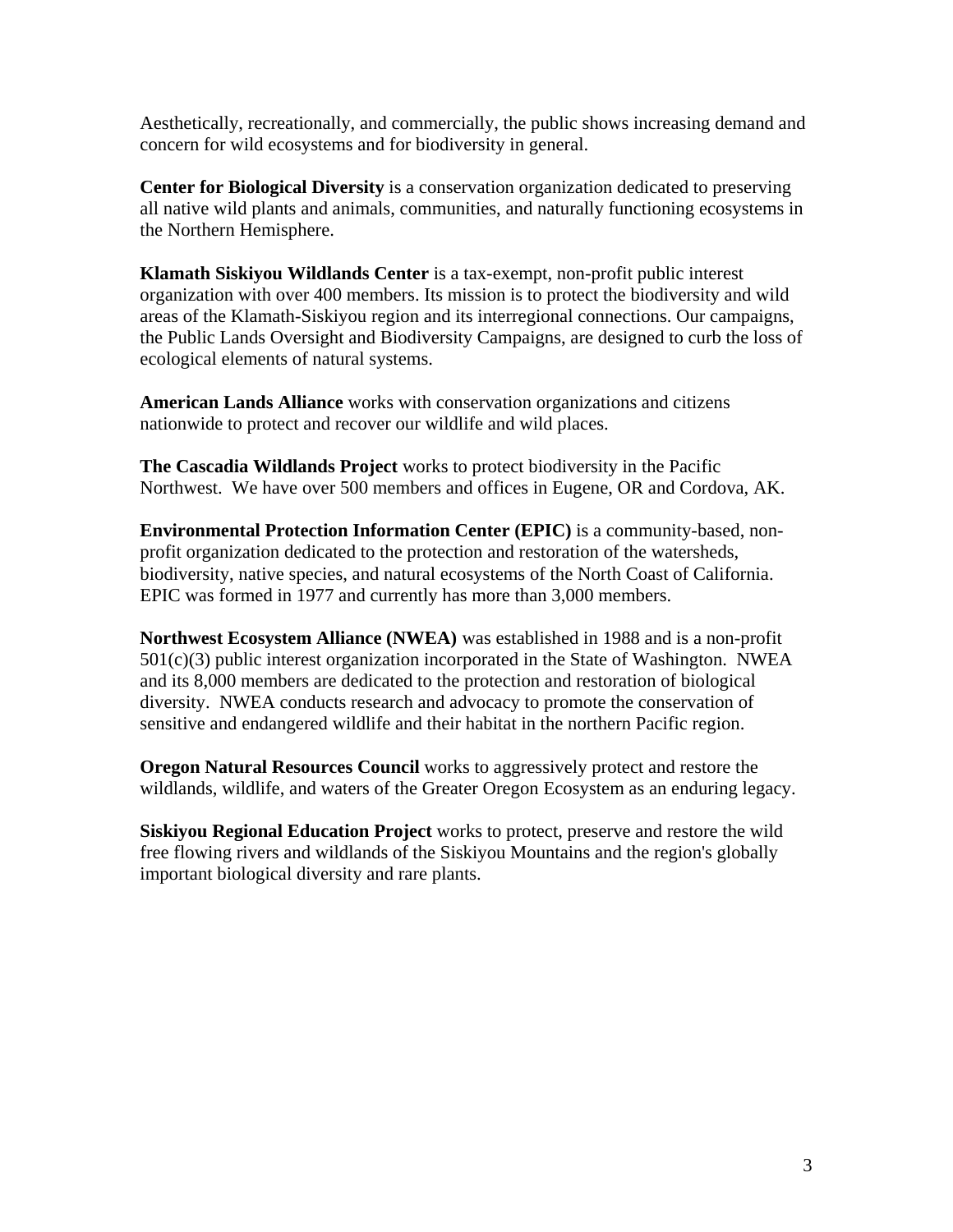## **EXECUTIVE SUMMARY**

The Siskiyou Mountains salamander (*Plethodon stormi*) has the narrowest range of any western *Plethodon* salamander. Within this range, suitable habitat is patchily distributed and the species only occurs in a portion of available habitat. The salamander has low vagility, a slow reproductive rate, and is associated with late-successional forest conditions, making it sensitive to logging and other forest disturbances. Together, these factors place the Siskiyou Mountains salamander at risk of local, regional and ultimately global extinction.

Genetic studies of *P. stormi* identified three distinct population segments, one predominantly north of the Siskiyou Crest in Oregon and two south of the Crest in California. One of these is being described as a new species (*P. asupaki*). All three distinct population segments and the species as a whole meet at least three of the five factors for determining a species is threatened or endangered in all or a significant portion of its range:

## *The Present or threatened destruction, modification or curtailment of the Siskiyou Mountains salamander's habitat or range.*

Logging is considered the principle threat to the continued existence of the Siskiyou Mountains salamander. The species is a narrow habitat specialist that requires a combination of late-successional forest conditions, talus substrate, and an appropriate climactic setting. By altering stand microclimate through canopy removal and by compacting or otherwise impacting talus substrates, logging renders habitat unsuitable for Siskiyou Mountains salamanders, resulting in sharp population declines or local extirpation.

Other factors, such as road building, mining, recreation and construction of the Applegate Dam, have and continue to impact Siskiyou Mountains salamander populations.

## *Other natural or manmade factors affecting the continued existence of the Siskiyou Mountains salamander*

The Siskiyou Mountains salamander evolved in an environment with frequent fires. Fire suppression over the last 50 years, however, has in some cases resulted in fuel loadings that may place some Siskiyou Mountains salamander habitat at risk of stand-replacing fire. In combination with habitat loss from logging, this increases the species risk of extinction.

Habitat for the Siskiyou Mountains salamander is in part determined by regional climate. Predictions for global warming predict a  $1.5\text{-}6^{\circ}\text{C}$  rise in the average global temperature with increases in the western United States predicted to be greater than average. This may further fragment the already patchy nature of existing populations. The low vagility of the Siskiyou Mountains salamander makes it unlikely that it will simply be able to shift its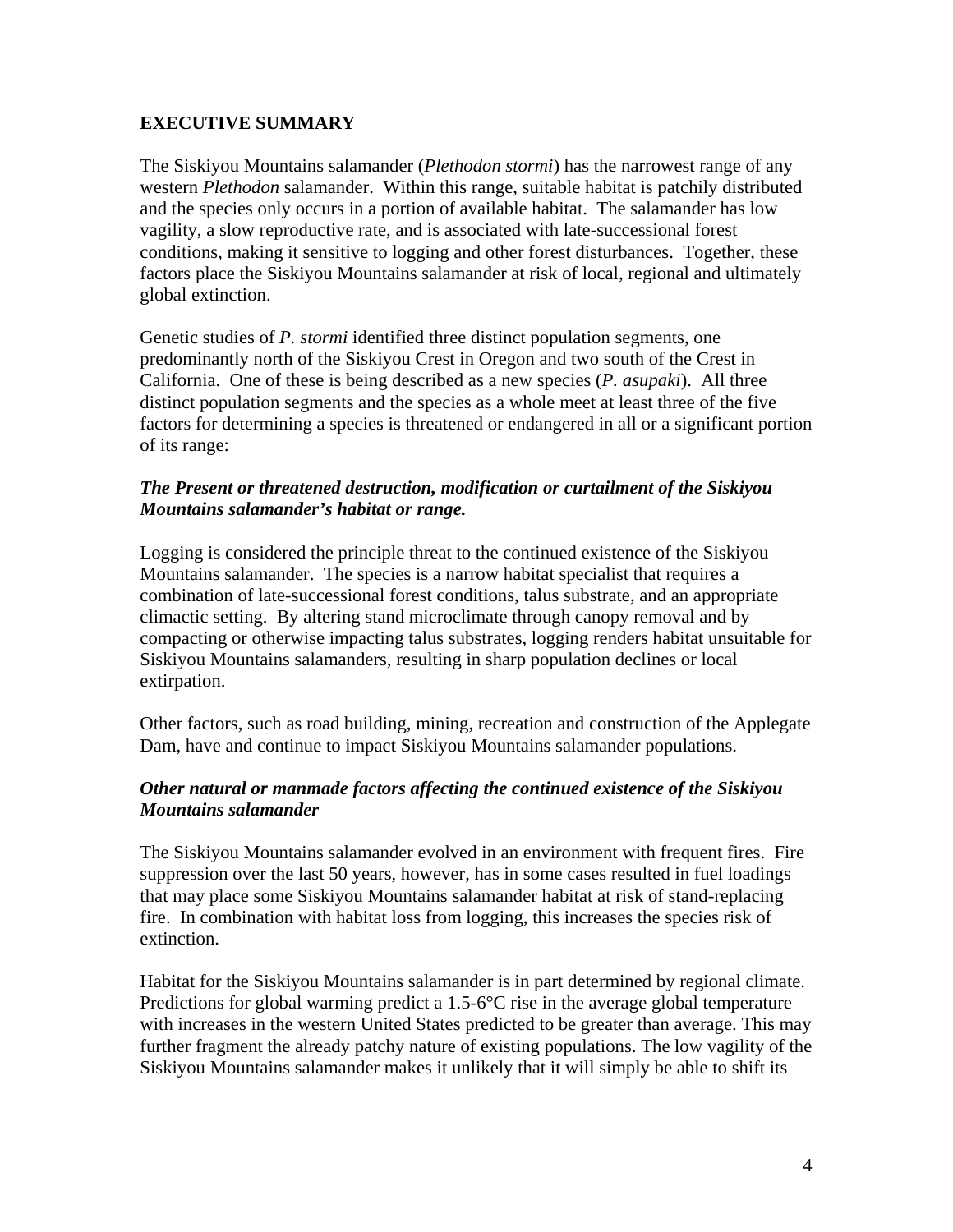range in response to rising temperatures. Global warming is an additional threat to the continued existence of the Siskiyou Mountains salamander.

## *Inadequacy of existing regulatory mechanisms to protect the Siskiyou Mountains salamander*

Although roughly 80% of the salamander's range occurs on federal lands, very little of its habitat is protected. Less than 10% of presumed high quality habitat is found in reserves. The Siskiyou Mountains salamander was formerly protected by the Survey and Manage Program of the Northwest Forest Plan, which required surveys for the species and management of its habitat. In March 2004, the Bush Administration eliminated the Survey and Manage Program, leaving the Siskiyou Mountains salamander with little to no regulatory protection on federal lands.

On private and state lands, the Siskiyou Mountains salamander currently receives no formal protection in Oregon. In California, the species is currently listed as threatened under the state Endangered Species Act. This provides protection comparable to federal listing. California Department of Fish and Game, however, has proposed to remove the species from the threatened list, which would leave it without substantial protection in the state.

In combination, these factors demonstrate the Siskiyou Mountains salamander warrants listing as a threatened or endangered species under the Endangered Species Act.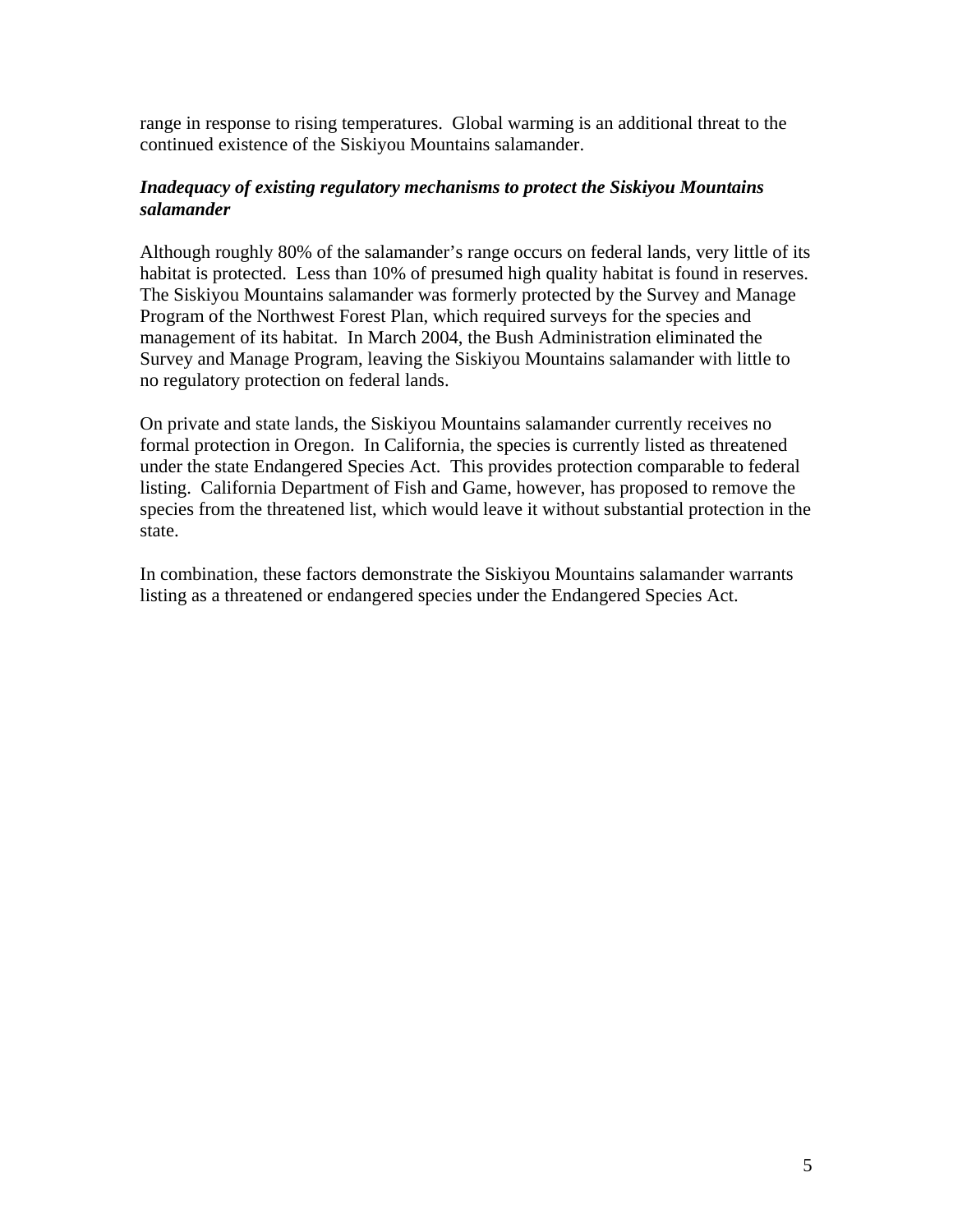# **Table of Contents**

| I.    |                                                                  |
|-------|------------------------------------------------------------------|
| II.   | NATURAL HISTORY AND ECOLOGY OF THE SISKIYOU                      |
|       |                                                                  |
|       |                                                                  |
|       |                                                                  |
|       |                                                                  |
|       |                                                                  |
|       |                                                                  |
|       |                                                                  |
|       |                                                                  |
|       |                                                                  |
|       |                                                                  |
|       |                                                                  |
| III.  | <b>LEGAL REQUIREMENTS FOR DETERMINING WHETHER THE SISKIYOU</b>   |
|       | MOUNTAINS SALAMANDER WARRANTS LISTING AS THREATENED OR           |
|       |                                                                  |
| IV.   |                                                                  |
| V.    | PRESENT OR THREATENED DESTRUCTION, MODIFICATION, OR              |
|       | <b>CURTAILMENT OF THE SISKIYOU MOUNTAINS SALAMANDERS</b>         |
|       |                                                                  |
| VI.   | OTHER NATURAL OR MANMADE FACTORS AFFECTING THE                   |
|       | <b>CONTINUED EXISTENCE OF THE SISKIYOU MOUNTAINS SALAMANDERS</b> |
|       |                                                                  |
|       |                                                                  |
|       |                                                                  |
| VII.  | INADEQUACY OF EXISTING REGULATORY MECHANISMS TO PROTECT          |
|       | THE SISKIYOU MOUNTAINS SALAMANDER                                |
|       |                                                                  |
|       |                                                                  |
| VIII. |                                                                  |
| IX.   |                                                                  |
| X.    |                                                                  |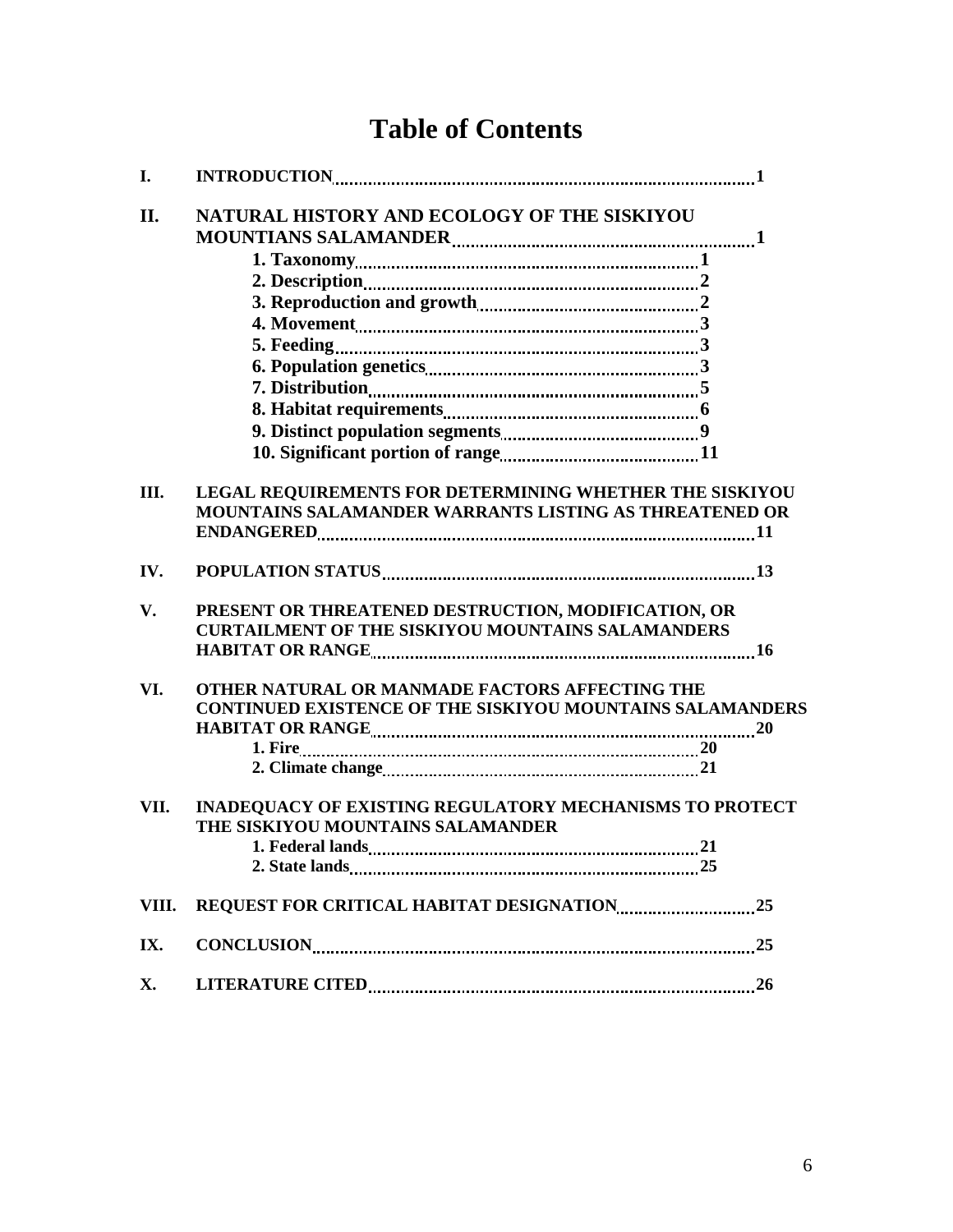## **I. INTRODUCTION**

The Siskiyou Mountains salamander plays a critical role in the ecology of forests and is an irreplaceable element of the biologically rich and world-renowned Klamath-Siskiyou Mountains. By regulating the composition and abundance of soil invertebrates that are responsible for the break-down of plant detritus, *Plethodon* salamanders play a key role in forest nutrient flow (Burton and Likens 1975a). Salamanders are also an excellent source of energy for their predators. Salamanders eat prey that because of its size and occurrence in soil is unavailable to larger organisms, and are highly efficient at converting consumed prey into new tissue. In optimal habitat, the biomass of *Plethodon*  salamanders can be greater than that of either birds or small mammals (Burton and Likens 1975b). In sum, loss or decline of *Plethodon* salamanders from forest ecosystems because of logging or other factors likely has important consequences both up and down the food chain.

Welsh and Droege (2001) argue *Plethodontid* salamanders are excellent indicators of ecosystem integrity and biodiversity because they are relatively easy to sample, have small home ranges and high site fidelity, and are sensitive to anthropogenic perturbations. The Siskiyou Mountains salamander is no exception. The species is associated with latesuccessional forests and like many species of *Plethodon*, sensitive to logging (e.g. Welsh 1990, Dupuis et al. 1994, deMaynadier et al. 1995, Ash 1997, Herbeck and Larsen 1999, Ollivier et al. 2001, USDA, USDI Species Review Panel 2001 and 2002). Its loss from forested stands following logging or other disturbances indicates changes in stand microclimate that likely affect a broad array of species that are more difficult to study.

Protecting the Siskiyou Mountains salamander as a threatened or endangered species under the Endangered Species Act will ensure that it continues to play a vital role in the forested ecosystems of the Klamath-Siskiyou and help to preserve the natural heritage of this biologically rich area.

## **II. NATURAL HISTORY AND ECOLOGY OF THE SISKIYOU MOUNTAINS SALAMANDER**

## **1. Taxonomy**

The Siskiyou Mountains salamander was first discovered in 1963 and described as a separate species in 1965 (*Plethodon stormi*, Highton and Brame 1965). Based on apparent clinal variation in color and morphology, Bury (1973) questioned the recognition of *P. stormi* as a full species and suggested that it be considered a "distinct group" of the closely related Del Norte salamander (*P. elongatus*). Stebbins (1985) subsequently considered Siskiyou Mountains salamander to be a subspecies of the Del Norte salamander (*P. e. stormi*), but provided no further information. Others continued to recognize *P. stormi* as a separate species (Nussbaum et al. 1983, Leornard et al. 1993), and recent morphological and genetic studies have confirmed species level differences between *P. stormi* and *P. elongatus* (Bury 1998, Pfrender and Titus 2002, DeGross 2004, Mahoney 2004, Mead et al. In review). Mahoney (2004), for example, concluded: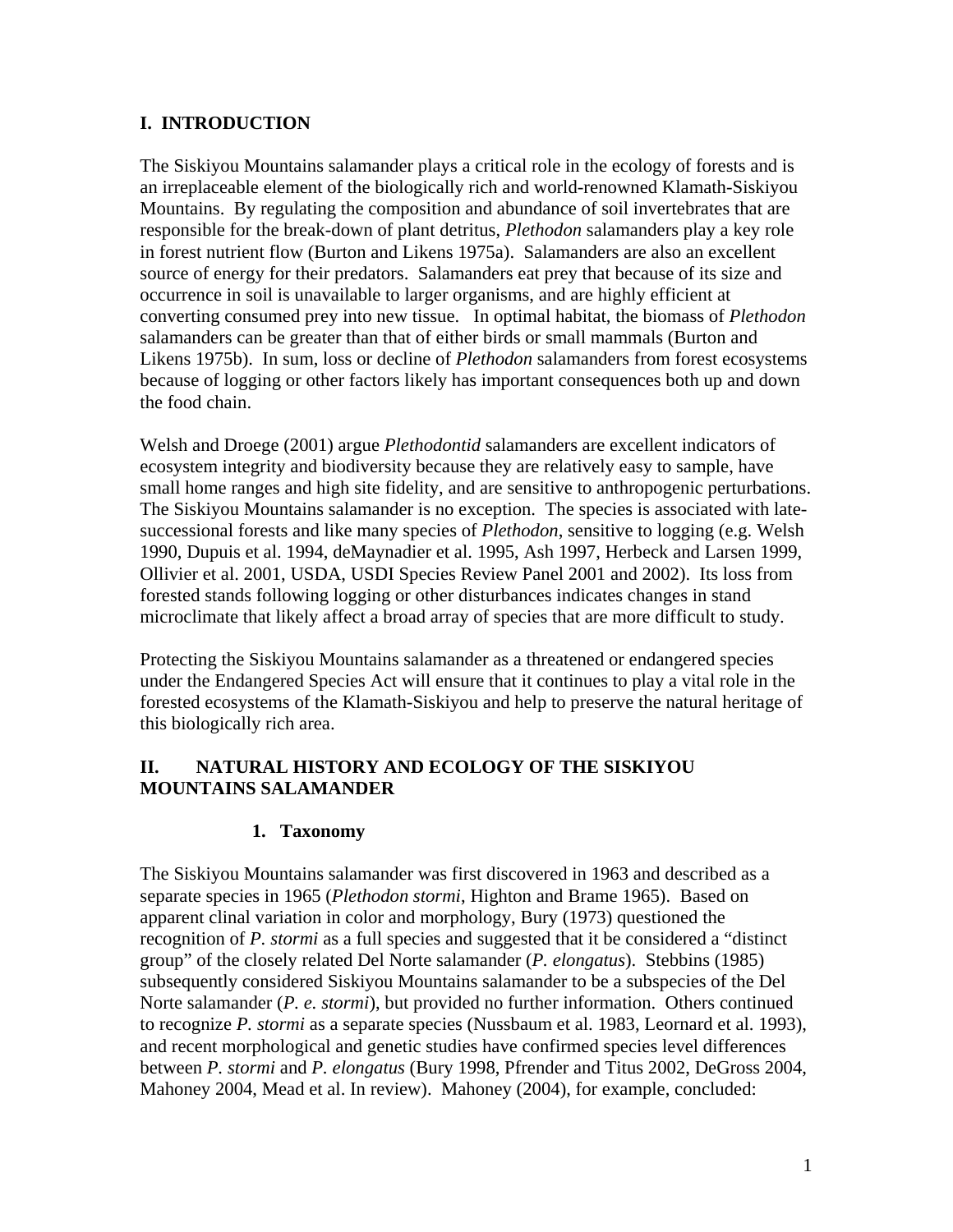"Morphological boundaries between *P. elongatus* and *P. stormi* are largely congruent with mitochondrial DNA breaks and continued treatment as sister taxa is supported."

Similarly, DeGross (2004) based on an analysis of microsatellites, concluded:

"Multivariate analyses of the 11 microsatellite loci lend strong support to the view that *P. elongatus* and *P. stormi* are distinct species."

Accordingly, the best available science, as represented in published studies (e.g. DeGross 2004, Mahoney 2004, Mead et al. In review), recognizes *P. stormi* as a full species.

#### **2. Description**

The Siskiyou Mountains Salamander is a long-bodied, short-limbed terrestrial salamander with a high tooth count and a broad, short head that closely resembles *P. elongatus* (Nussbaum et al. 1983). Juveniles are black, with a sparse to heavy sprinkling of white flecks, especially on the head and sides. The dorsal stripe is a zone of dull gold flecks. Its edges are straight, but they are not sharply defined, and the stripe fades out on the head and tail. Adult P. stormi have a very long body with a mode of 17 costal grooves, and the tail is about as long as the head and body (shorter in females) and lacks constriction at the base (Brodie 1970). The legs are short, and the feet are separated by 4- 5.5 intercostal folds if the legs are adpressed. Toes are short and round. The outer (fifth) toe on the hind foot is about one-third the length of the fourth toe. Adults are pink-tan or pink-gray to light brown (also described as chocolate brown and light-purplish brown). There is a sparse to generous sprinkling of white flecks or small patches, especially on the head and sides. The dorsal stripe (if present) is vague, and it is composed of pinkish or golden-tan dots. Adults may reach a total length of 102-152 cm (4-6 inches)(Nussbaum et al. 1983).

#### **3. Reproduction and Growth**

Siskiyou Mountains salamanders are fully terrestrial salamanders, which have completely abandoned the aquatic larval stage. They manage this by depositing eggs in moist, protected subterranean sites, such as cracks in rock rubble or talus slopes. When juvenile salamanders hatch, they are already metamorphosed into fully terrestrial salamanders. Limited data suggests that females lay eggs every other year, beginning at five years old (Nussbaum 1974). Females brood their embryos throughout the summer, mating occurs during the winter, eggs are laid in the spring, and hatch in the fall. In captured females, the clutch has averaged 9, ranging from 2-18 eggs (Nussbaum 1974). The low reproductive rate of the Siskiyou mountains salamander makes it particularly vulnerable to stochastic and anthropogenic events that reduce breeding success or individual survival, placing the species at additional risk of extinction.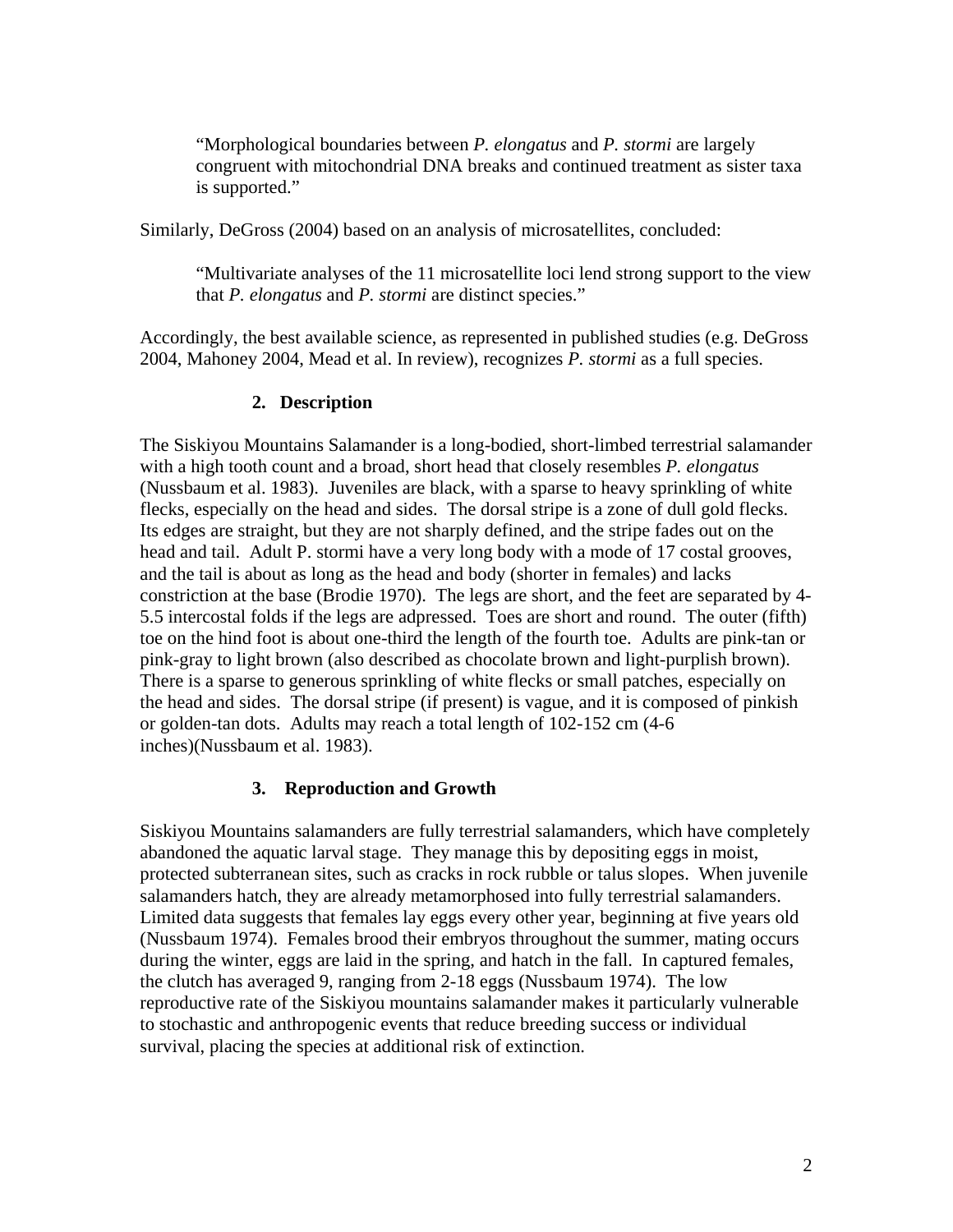## **4. Movement**

Siskiyou mountains salamanders complete their life cycles in an area less than 2.5 acres and have not been observed migrating between subpopulations (Nussbaum 1974). In a study of the closely related *P. elongatus*, Welsh and Lind (1992) found that of a total of 54 captured salamanders, the majority (66% of males and 80% of females) remained in the same 7.5 x 7.5 m square over the course of a two year study. The remainder of salamanders were found in adjacent squares, except one male that moved across two squares for a total distance of 36.2 m over six months. Moreover, Mead et al. (In review) found genetic differences between individuals separated only by the Seiad Valley had evolved separately for as long as 3-4 million years. These results indicate Siskiyou Mountains salamanders complete their life cycle in a very small area and have a limited ability to disperse between populations or habitat, making them particularly vulnerable to local population extirpation from habitat disturbance or other factors with little hope for habitat recolonization.

*P. stormi's* movements are highly dependent on moist microhabitats. Hence, fully terrestrial salamanders such as *P. stormi* are usually only active during fall or spring rainy seasons or at night when temperatures are low and humidity high. During the day they hide under surface objects, in cracks, or buried in talus and soil, often in burrows made by other animals. In spring and fall when the soil is wet they are often close to the surface, but during the summer and winter they retreat to considerable depth to escape heat and drought in the former and freezing in the latter seasons (Nussbaum 1974).

## **5. Feeding**

Salamanders are an important component of the food web in many forest ecosystems and evidence indicates that they constitute the single most important vertebrates whose size enables them to exploit prey too small and inaccessible to be used by most birds and mammals, and subsequently convert these prey into biomass that is available to larger vertebrates (Pough 1983).

*P. stormi* is a sit and wait predator, concealing themselves under small cover objects or at burrow mouths. This behavior requires adequate burrow systems and cover objects to be successful. No systematic studies of *P. stormi's* diet have been conducted, but it likely consists of spiders, mites, ants, collembolans, beetles and other invertebrates. *P. stormi* searches for its food on damp soil and under ground debris.

## **6. Population genetics**

In a study of the population genetics of the Siskiyou Mountains salamander, Pfrender and Titus (2002) found three distinct lineages within *P. stormi*. Two of the three lineages are found south of the Siskiyou Mountains crest in the Klamath River drainage in California and the third is found in the Applegate River drainage in Oregon and adjacent Klamath Drainage in California. Pfrender and Titus (2002) conclude: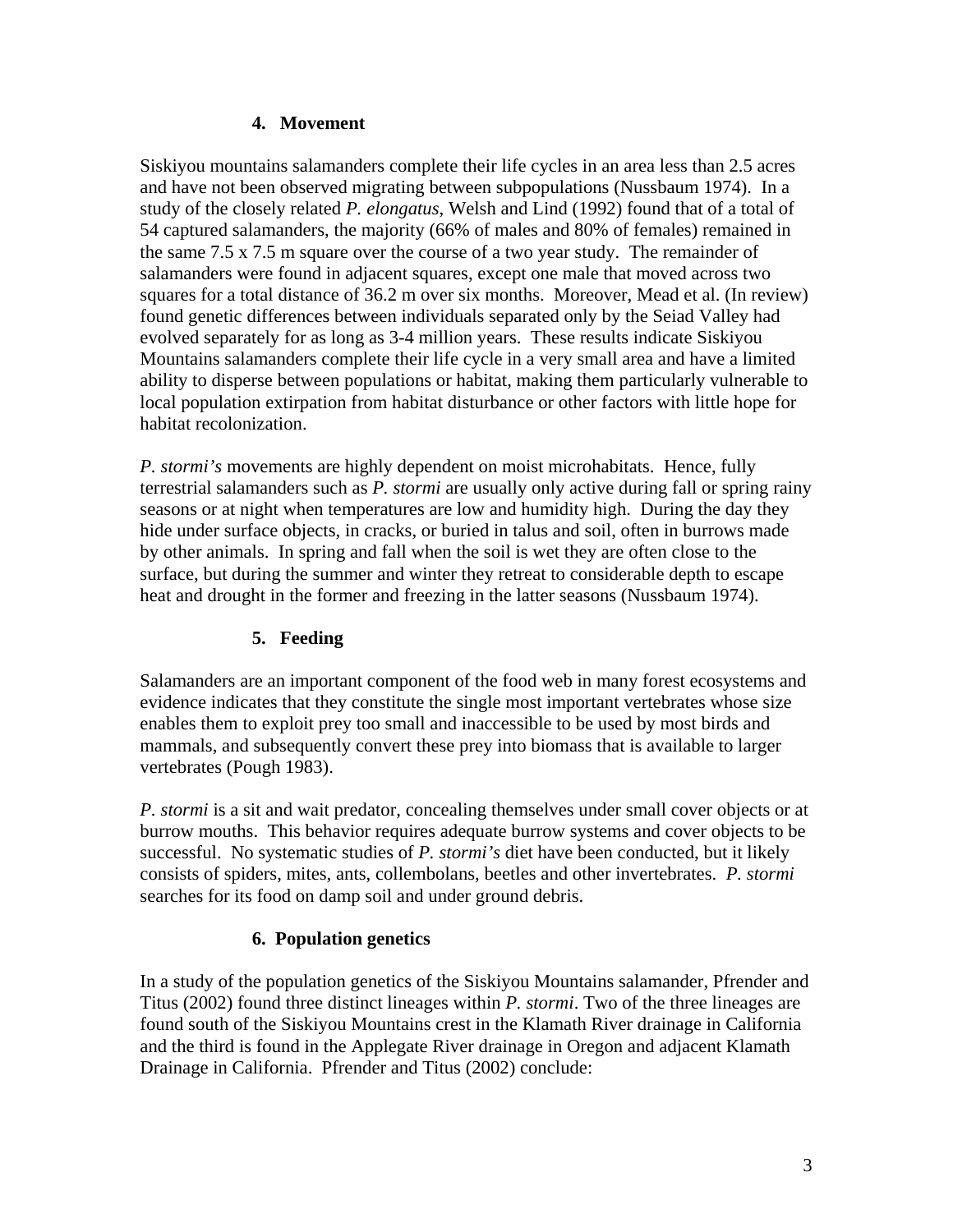"Within P. stormi there are three distinct genetic groups. The first (Group I) comprises the two unique haplotypes from the Applegate River drainage. These haplotypes are most closely related to a monophyletic clade (Group II) of haplotypes found in populations south of the Applegate River and west of Grider Ridge. These haplotypes are found both north and south of the Klamath River. A third monophyletic grouping (Group III) of haplotypes comprises individuals from south of the Klamath River and east of Grider Ridge."

Observed variation between the groups, in particular differences between Group III and the other populations, were comparable to species level differences with Pfrender and Titus (2002) concluding:

"this lineage [Group III] has an average sequence divergence in excess of 12% from other *P. stormi/elongatus* lineages. Assuming a relatively rapid molecular clock for the gene region we examined this level of divergence conservatively reflects 3-4 million years of independent evolution for this clade. These factors taken together suggest that a taxonomic revision of this species complex may be warranted."

Pfrender and Titus were equivocal about how the taxonomy of *P. stormi* and *P. elongatus* should be revised proposing four possibilities, including one that lumped *P. stormi* and *P. elongatus* with four distinct population segments and another that recognized Group III *P. stormi* as a third species. Ultimately, Pfrender and Titus (2004) conclude that management must recognize distinct genetic lineages to preserve the species:

"Regardless of the taxonomic assessment it is clear that there are at least four genetically distinct population segments in the *P. elongatus/stormi* complex… The available evidence suggests that distinct genetic groups identified by this study should be treated as separate units for management considerations. The highest priority should be given to populations of Group III *P. stormi*. These populations exhibit the highest level of divergence observed in the complex and occupy the most restricted geographic range."

Further genetic work has upheld recognition of *P. stormi* as a distinct species, and confirmed the presence of three distinct lineages within *P. stormi* (DeGross 2004, Mahoney 2004, Mead et al. In review). Mead et al. (In review) documented sufficient variation to recognize Group III *P. stormi* as a new species (*P. asupaki*). If this work should be accepted for publication before a decision on this petition is issued, we consider this petition to cover the newly recognized species, as well as populations remaining as *P. stormi*. Using microsatellites, DeGross (2004) studied the contact zones between the two remaining populations of *P. stormi*, finding clear evidence for distinct population segments, stating:

"The canonical discriminant analysis revealed strong separation of the two *P. stormi* clades on the second canonical variable. This multivariate analysis lends support to the separation of the two *P. stormi* clades as distinct, differentiated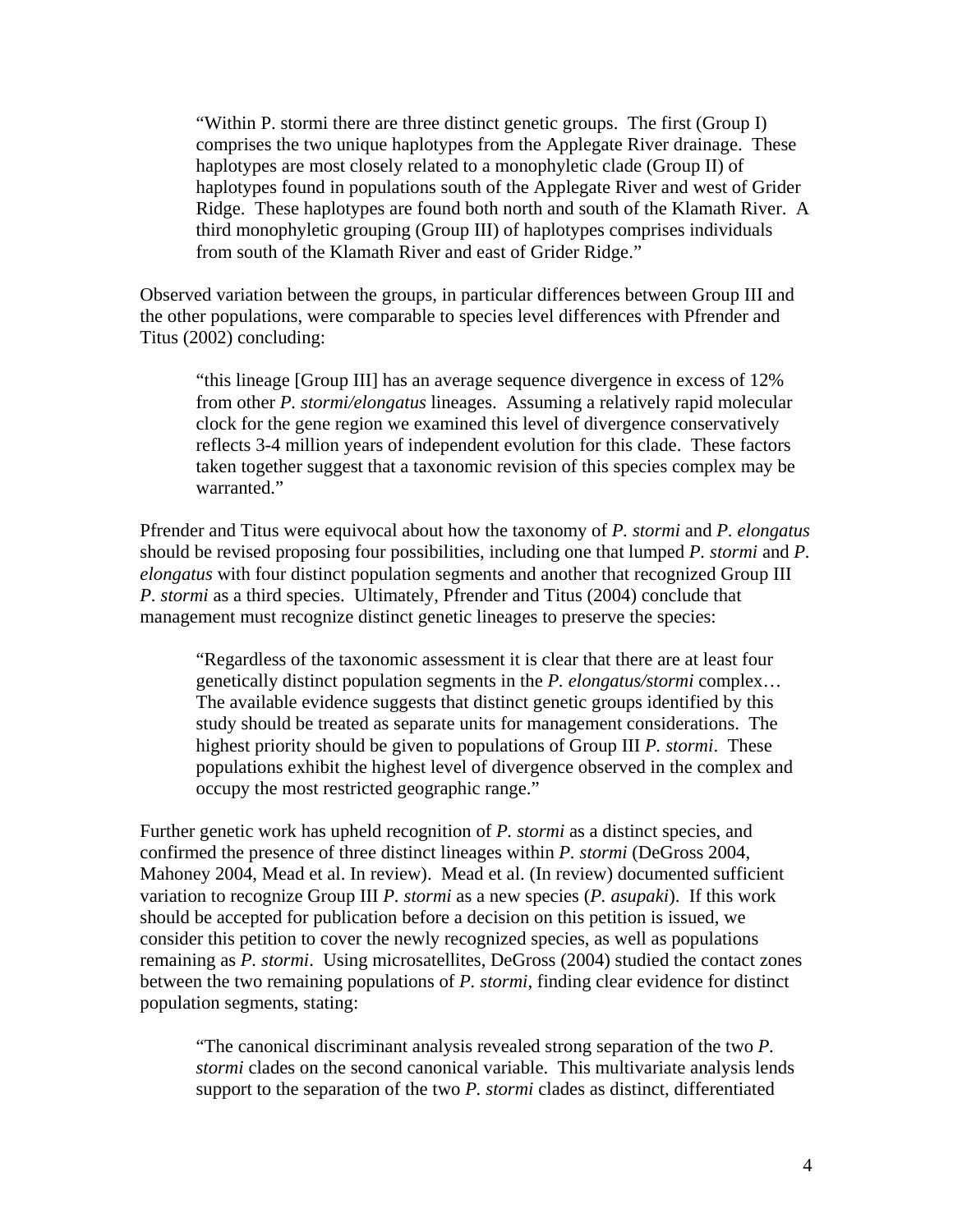lineages, as well as additional support for *P. elongatus* and *P. stormi* as separate species. The data presented here, support the presence of two differentiated groups within *P. stormi*, which further support the mtDNA analysis from Mead *et al* (2004). Although these two groups may not be biological species these two units should receive recognition because of their ecological and evolutionary significance. Distinct differentiation of these two clades in their mtDNA and microsatellite loci warrants the designation of Evolutionary Significant Units (ESUs) (Moritz 1994)."

The other significant finding of genetic studies of *P. stormi* is a finding by Pfrender and Titus (2002) that populations of Group I *P. stormi* found in the Applegate River and comprising a majority of known sites of the species have very low genetic variability. They conclude:

"The most striking feature of our study is the almost complete lack of genetic variation observed within and among populations of the Siskiyou Mountains salamander in the Applegate drainage… While it is not uncommon for specific populations to have low levels of genetic diversity, it is very rare indeed for multiple populations comprising the bulk of the range of a species to show such lack of variation."

Pfrender and Titus (2002) reason that the most likely cause for the low level of genetic variation in Group I *P. stormi* is recent expansion of the Siskiyou Mountains salamander into the Applegate River Watershed by a small number of individuals causing a genetic bottleneck. These types of bottlenecks are referred to as founder effects. Regardless of the cause, the low genetic variation found in Group I *P. stormi* is of substantial conservation concern because it indicates the species may have a limited capacity to adapt to environmental change related to climate change or other factors, further highlighting the need to ensure the survival of all distinct population segments of the Siskiyou Mountains salamander.

#### **7. Distribution**

The Siskiyou Mountains salamander has the smallest range of any western *Plethodon* salamander. The species occupies a known range of roughly 203,000 hectares in three counties (Jackson, Josephine and Siskiyou) in extreme southwestern Oregon and northwestern California (Nauman and Olson 1999, USDA, USDI Species Review Panel 2002). Its distribution includes the southern portion of Applegate River drainage in southern Oregon and drainages in the Klamath River in northern California. It is bounded on the northeast by the Rogue River valley and in the east by the distribution of the Del Norte salamander. It is found in a few drainages south of the Klamath River in the Scott River and Grider Creek drainages. *P. stormi* is primarily found below 1,000 m in elevation, but has been observed up to 3,000 m (Clayton 1999, Nauman and Olson 2004a and b).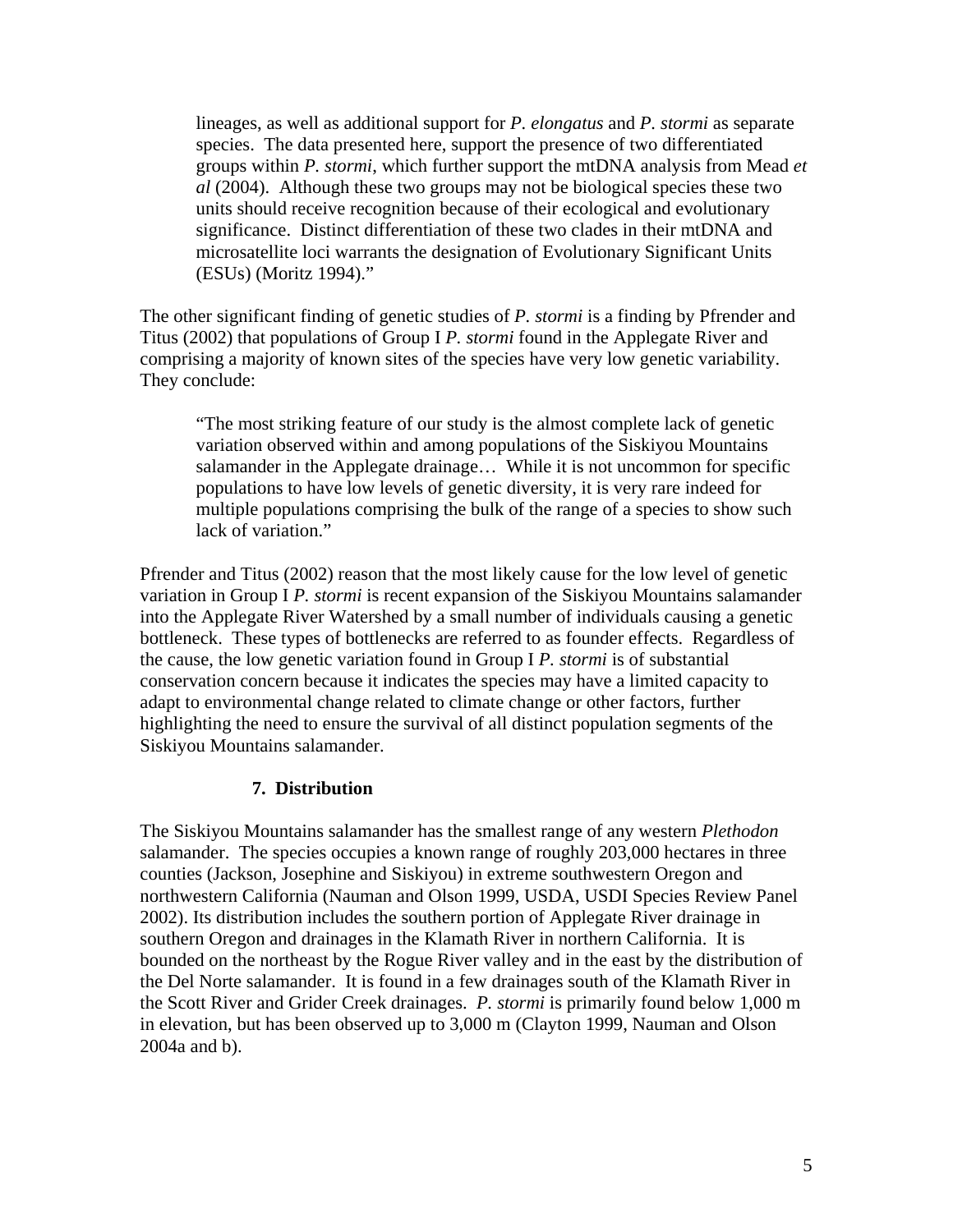Within this narrow range, suitable habitat comprises a minority of the total landscape further restricting the species' distribution. Nussbaum (1974) estimated only three percent of the species' known range is suitable habitat. Pre-disturbance surveys for the Siskiyou Mountains salamander found that suitable habitat occupied anywhere from 3- 14% of planning areas in the northern portion of *P. stormi's* range (USDA, USDI Species Review Panel 2001). A preliminary habitat model for *P. stormi* predicted suitable habitat occupies 30% of the species range in the Applegate River (USDA, USDI Species Review Panel 2002). Similar estimates have not been made for the southern portion of the species range.

Restricting the Siskiyou Mountains salamanders distribution further, the species is only found in a portion of suitable habitat. Ollivier et al. (2001) sampled 239 randomly sites with suitable substrates in forested habitat for Siskiyou Mountains salamander and found only 27% were occupied by the species. Using a more refined habitat definition and a different survey approach, Nauman and Olson (2004a) similarly found *P. stormi* on 26% of randomly selected sites on federal lands in California. Nauman and Olson (2004b) found *P. stormi* at 65% of "optimal" habitat sites on federal lands in the Applegate drainage, where the species appears to occur more commonly. The limited and highly fragmented distribution of the Siskiyou Mountains salamander in combination with its limited dispersal ability, places the species at further risk of extinction, especially in California.

Given that the Siskiyou Mountains salamander was only described in 1965 and has only received attention in the last 5-10 years, little is known about its historic distribution. Populations were known to be inundated, including the type locality, when Applegate Dam was constructed, and other sites have likely been lost because of logging, mining, road construction and other factors (USDA, USDI Species Review Panel 2001), but the extent of such loss is unknown.

Although about 80 percent of the Siskiyou Mountains salamander's range occurs on federal land, a majority of known sites and habitat is unprotected. Of known sites, 77% occur within non-protected land allocations (USDA, USDI Species Review Panel 2002). Of particular concern, 65% of the known range and 30% of known sites of Group III *P. stormi (P. asupaki)*, which is the most genetically divergent population, occurs on matrix or private lands (USDA, USDI Species Review Panel 2001). Because many reserved lands occur at higher elevations, many of the sites that are found in reserves may occur in sub-optimal habitat for *P. stormi* with potentially lower abundance.

#### **8. Habitat Requirements**

Nussbaum (1974) broadly characterized the habitat of *P. stormi* as "stabilized talus in old-growth stands on N-, NE-, or NW-facing slopes." A recent and extensive study of Siskiyou Mountains salamander habitat-use largely corroborates Nussbaum's general observation (Ollivier et al. 2001). Using a systematic, stratified, random sampling design that focused on sites with suitable substrates, Ollivier et al. (2001) sampled 239 sites both north and south of the Siskiyou crest for salamander presence and used discriminant and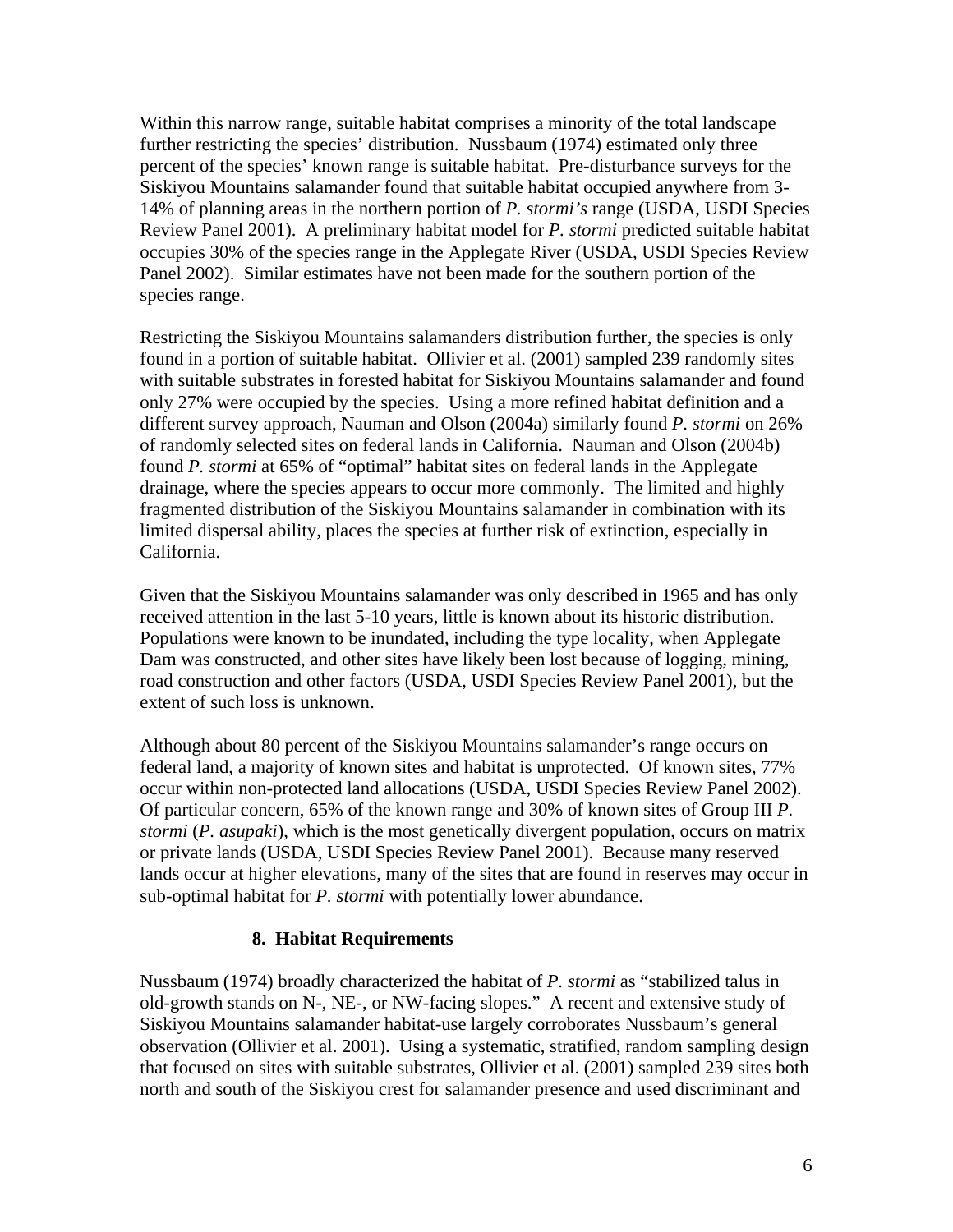regression analyses to determine habitat characteristics predictive of salamander presence at landscape, macrohabitat and microhabitat scales. Based on this extensive study, Ollivier et al. (2001) conclude:

"Overall, our results indicated a significant association of the Siskiyou Mountains salamander with conditions found in older, undisturbed forest with a closed canopy, moist microclimate, and rocky substrates dominated by cobble-sized pieces. These habitat attributes appear optimal for reproductive success and longterm survival throughout the range of this species. The Siskiyou Mountains salamander may require those ecological conditions found primarily in late-seral forest."

*Plethodon* salamanders in general and *P. stormi* in particular breathe through their skin. To facilitate respiration, their skin must be in contact with moist substrate or individuals begin to dehydrate (Spotila 1972, Feder 1983). These physiological requirements largely explain the species requirements for talus slopes, shaded by late-seral forests that maintain a cooler and more stable microclimate (Feder 1983, Chen et al. 1993)

At the landscape scale, Ollivier et al. (2001) found that latitude, elevation, years since disturbance and average annual precipitation best predicted *P. stormi* presence in California and that longitude and aspect best predicted *P. stormi* presence in Oregon. Sites in California occurred more in the southern and eastern portion of the species range, were lower in elevation, had greater time since disturbance (disturbance was related to logging in all instances), and had higher mean precipitation than sites where salamanders were not found. In Oregon, sites with salamanders occurred more in the northern portion of the species range and were more likely to occur on a north aspect than sites without salamanders. Ollivier et al. (2001) believed these characteristics reflected interactions between the prevailing climate, the distribution of habitats on the landscape and the physiological requirements of the Siskiyou Mountains salamander, concluding:

"The condition of the landscape as a mosaic of varyingly suitable habitats and the relationship between those habitats and the prevailing weather, determines the various microclimates available to organisms which inhabit a landscape. The length of time that equable surface microclimatic conditions are within the tolerance limits of terrestrial salamanders is probably the single most important aspect of their biology, because it can affect both the density of individuals within a site and the density of occupied sites on the landscape. Shortened periods of surface conditions appropriate for feeding and breeding activities can limit both survivorship and recruitment… It is likely that salamanders living at sites with microclimatic conditions limiting the duration of surface activity will take longer to achieve the body mass and fat reserves necessary for reproduction. Most recently disturbed sites we sampled appeared to lack the microclimatic conditions necessary for persistence of the species over time."

This statement indicates the Siskiyou Mountains salamander is a narrow habitat specialist that is severely impacted by disturbances that influence microclimate, including logging.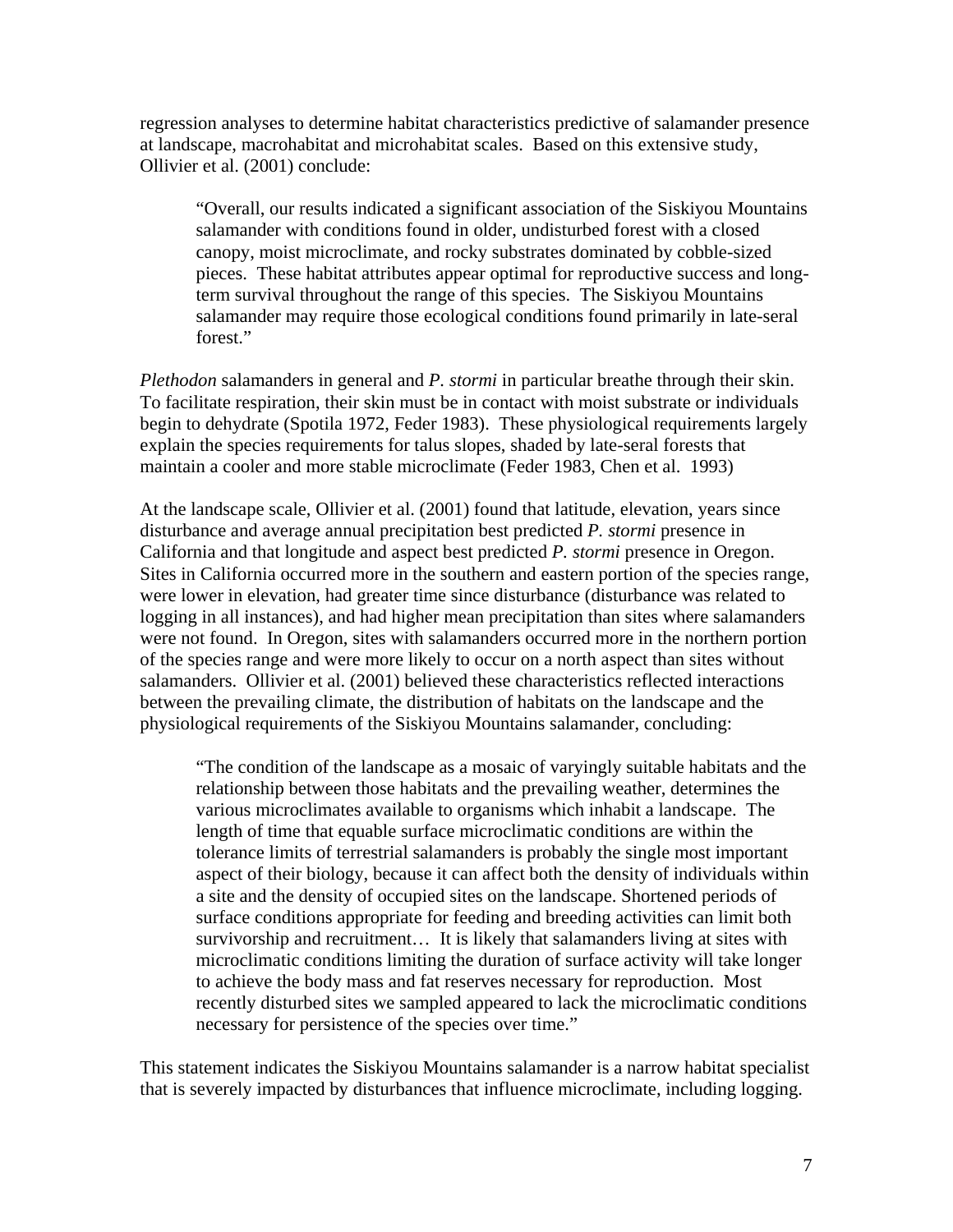At the macrohabitat scale, Ollivier et al. (2001) found that sites in California had greater minimum Douglas-fir diameter, more small decayed conifer logs, greater proportional area of rock, less gravel, lower solar index, greater canopy cover and greater average subsurface soil temp than sites where salamanders were absent. In Oregon, sites with salamanders had more hardwood trees, large conifers, decayed hardwood logs, sword fern, moss, leaf litter, rock, and cobble, fewer small conifers and small decayed conifer logs, greater conifer diameter, less poison oak and grass, a lower solar index and greater relative humidity than unoccupied sites.

Of the above variables, several are characteristic of late-seral forest, including high canopy cover, large tree size and presence of decayed conifer and hardwood logs. California sites with salamanders had a mean canopy cover of 80.6% (95% confidence interval, 68.0-93.3%), indicating to the authors that Siskiyou Mountains salamander in the southern portion of their range have "even less tolerance for canopy openings" than the Del Norte salamander (Ollivier et al. 2001). Canopy closure was found to be less significant for Siskiyou Mountain salamanders in Oregon, but sites with salamanders in Oregon had "a dominant canopy of large conifers," and "greater average conifer diameter." Ollivier et al. (2001) reason that larger tree size on occupied sites compared to unoccupied sites in both Oregon and California suggests a requirement for stand structures that have not been disturbed by logging, have higher canopy closure and more stable microclimates.

Greater cover of rock and cobble and lower levels of "intermixed gravel" was a significant predictor of salamander presence in both Oregon and California, demonstrating the importance of substrate to the Siskiyou Mountains salamander, which moves vertically through talus to find the appropriate microclimate.

At the microhabitat scale, sites with salamanders in California had fewer bracken ferns, greater area of leaf litter and boulder cover, and higher canopy closure and subsurface soil temperature than unoccupied sites (Ollivier et al. 2001). Sites with salamanders in Oregon had more understory hardwoods, leaf litter, sword fern, moss and rock, and less sand and soil than sites where salamanders were absent. These results largely mirror findings at coarser scales, demonstrating substrate, canopy cover, and microclimate to be important predictors of salamander presence. For example, salamanders were found to be negatively associated with bracken fern, which is a species that typically occurs in dry forest openings.

Ollivier et al. (2001) conclude their study stating:

"Thus, we consider this salamander to be a mature to old-growth forest associated species that exists at its biological optimum under conditions found primarily in later seral stages of mixed conifer-hardwood forests in northwestern California and southwestern Oregon. It is important to use caution when interpreting correlative studies in the absence of accompanying data that demonstrate a cause and effect relationship. However, we believe that our study clearly links this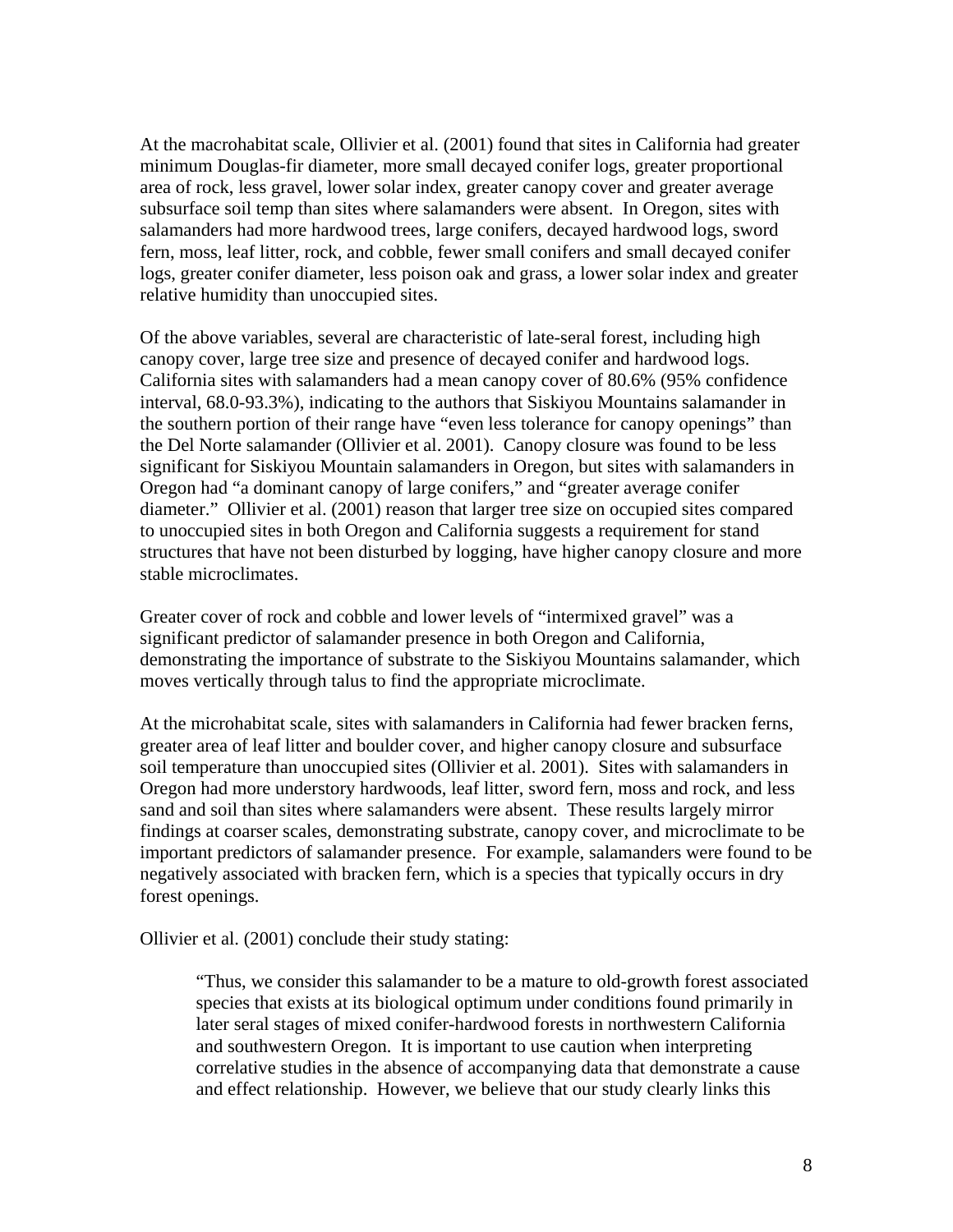salamander species with conditions that are found more consistently and reliably in later successional forests. This work therefore demonstrates an ecological dependence (Ruggiero et al. 1988) by the Siskiyou Mountains salamander on attributes and conditions found primarily in these mature to late seral forests."

In sum, the only systematic and comprehensive study of Siskiyou Mountains salamander habitat use supports the species dependence on mature and late successional forests for its continued survival. This is not to say that Siskiyou Mountains salamanders only occur in late-successional forests. To the contrary, on sites with deep talus on north facing slopes in wetter portions of their range, Siskiyou Mountains salamanders can be found in open areas. However, they find their optimum habitat in late-successional forests and in portions of their range are primarily limited to such forests.

#### **9. Distinct Population Segments**

The ESA provides for the listing of distinct population segments (DPS) of vertebrate species. The U.S. Fish and Wildlife Service (Fish and Wildlife) will consider a population a DPS if it is "discrete" in "relation to the remainder of the species to which it belongs" *and* it is "significant" to the species to which it belongs. According to Fish and Wildlife's current policy regarding recognition of distinct vertebrate populations (Federal Register V. 61, No. 26, February 7, 1996), a species is considered discrete if it is "markedly separated from other populations" because of "physical, physiological, ecological, or behavioral factors;" *or* it is "delimited by international governmental boundaries within which differences in control of exploitation, management of habitat, conservation status, or regulatory mechanisms exist that are significant in light of section 4 (a) (1) (D)." The policy further clarifies that a population need not have "absolute reproductive isolation" to be recognized as discrete. A population is considered significant based on, but not limited to, the following factors: 1) "persistence of the discrete population in an unusual or unique ecological setting;" 2) "loss of the discrete population would result in a significant gap in range;" 3) the population "represents the only surviving natural occurrence of an otherwise widespread population that was introduced;" or 4) the population "differs markedly in its genetic characteristics" (Federal Register V. 61, No. 26, February 7, 1996).

Genetic and other information suggest that populations of the Siskiyou Mountains salamander meet the U.S. Fish and Fish and Wildlife Service's criteria for consideration as distinct population segments being both discrete and significant. A combination of observed genetic differences (Pfrender and Titus 2002, DeGross 2004, Mead et al. In review) and the low vagility of the Siskiyou Mountains salamander, suggests populations in the eastern and western portion of the species range in the Klamath Watershed are reproductively isolated and thus discrete. Although populations in the Applegate Watershed in Oregon cross the Siskiyou Crest into the Klamath Watershed, genetic studies show little to no gene flow between populations (DeGross 2004, Mead et al. In review). Most populations in the Applegate watershed are in fact isolated by the Siskiyou Crest.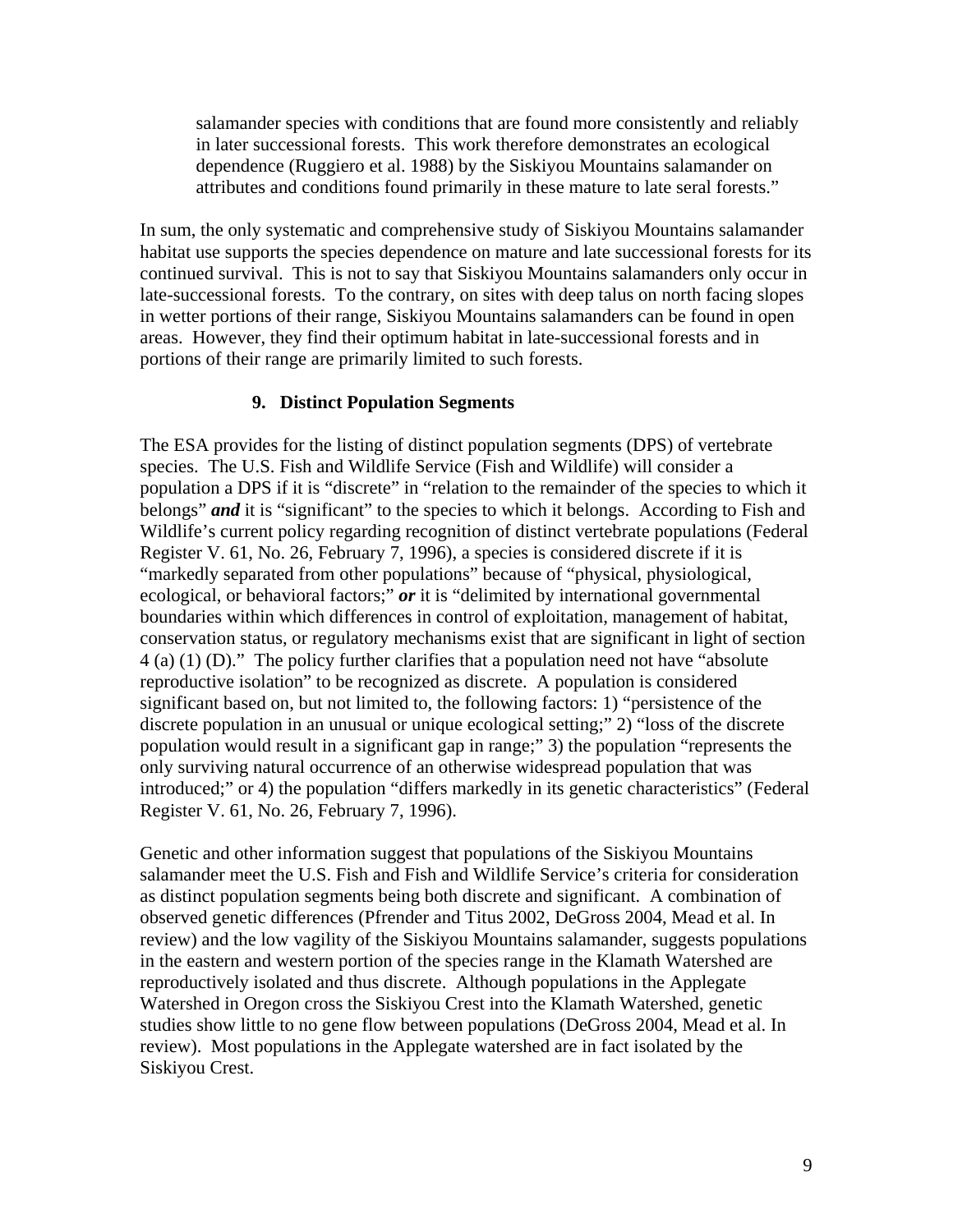Observed marked genetic differences between the three populations indicate they are significant (Pfrender and Titus 2002, DeGross 2004). Pfrender and Titus (2002), for example, stated:

"The levels of genetic variation and relationships among genetic groups indicate that *P. stormi* comprises three distinct population segments. These segments should be given independent management consideration."

And DeGross (2004) concluded:

"Although these two groups may not be biological species these two units should receive recognition because of their ecological and evolutionary significance. Distinct differentiation of these two clades in their mtDNA and microsatellite loci warrants the designation of Evolutionary Significant Units (ESUs) (Moritz 1994)."

In particular, members of Group III *P. stormi* exhibited genetic differences that may warrant recognition as a new species (Mead et al. In review). Several genetic studies thus demonstrate three biologically significant distinct population segments of the Siskiyou Mountains salamander.

The case for significance is strengthened by information indicating differences in habitat use in California and Oregon. Siskiyou Mountains salamander populations in the southern portion of the species range are exposed to warmer and drier conditions for longer periods than those in the northern portion of the species range and thus may harbor unique behavioral and genetic adaptations that allow them to survive in a harsher environment. Ollivier et al. (2001) found that salamander sites in Oregon received more rainfall and had a longer rainy period than sites in California. These differences translated into distinct differences in vegetation and other habitat characteristics between Siskiyou Mountains salamander sites with Ollivier et al. (2001) concluding:

"The plant assemblage and structure at the California sites are indicative of a warmer, drier climate and therefore, may be less suitable habitat for the Siskiyou Mountains salamander than the cooler, moister Oregon sites."

Moreover, these differences potentially make Siskiyou Mountains salamanders in California more sensitive to logging. Again quoting Ollivier et al. (2001):

"The most notable difference in landscape-scale habitat models for the two versants was the addition of the years since disturbance variable in the model for the California sites. Disturbance in all instances was related to timber harvest activities, which was prevalent on both versants and occurs throughout the range of this salamander."

The best available information thus indicates that there are distinct population segments of the Siskiyou Mountains salamander. Ultimately, it is up to the U.S. Fish and Wildlife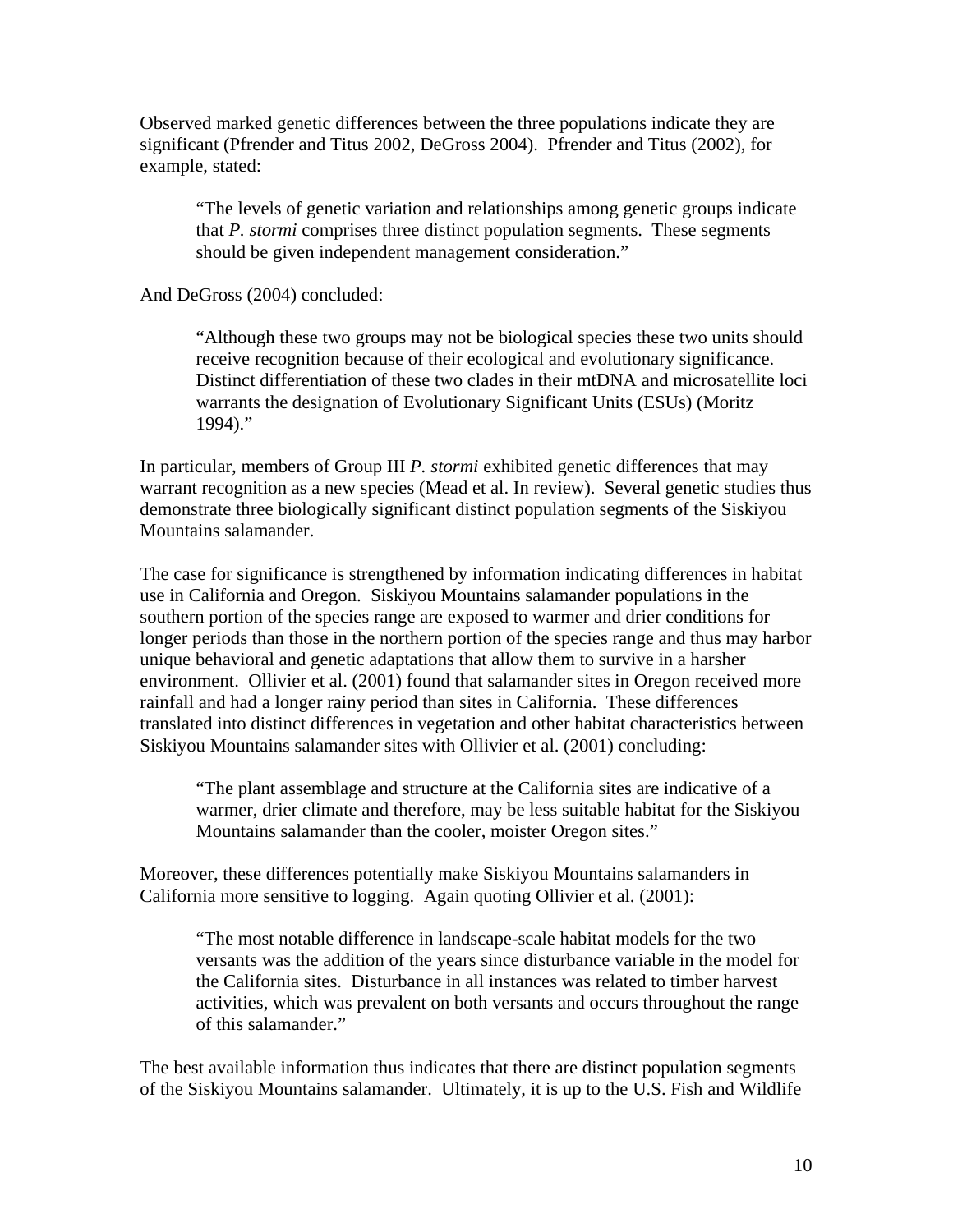Service whether to list individual DPS of the Siskiyou Mountains salamander. Information presented in this petition indicates the Siskiyou Mountains salamander is threatened or endangered in all or significant portion of its range. To avoid complicating recovery processes, we recommend listing the species as a whole.

## **10. Significant portion of range**

The U.S. Fish and Wildlife Service can list the Siskiyou Mountains salamander either because it is threatened or endangered in all of its range or because it is threatened or endangered in a significant portion of its range. Populations south of the Siskiyou Crest in California are arguably more imperiled than those north of the Crest, comprised of far fewer populations and occurring in a less hospitable environment, potentially making them more vulnerable to logging (Ollivier et al. 2001, USDA, USDI Species Review Panel 2001 and 2002). In particular, the U.S. Forest Service considered Group III . *P. stormi* (*P. asupaki*) to be at risk of extirpation, regardless of management action to protect it because of the few number of populations and because of its occurrence on private and matrix lands (USDA, USDI 2004).

Pfrender and Titus (2002) considered both Group II and III *P. stormi* to be distinct because they harbored unique genetic characteristics. Genetic differences between the populations may help the species adapt to future changes in the environment, such as those expected under global climate change (see below). When considering the status of the Siskiyou Mountains salamander, the U.S. Fish and Wildlife Service should consider both California populations, either singly or combined, to constitute a significant portion of the species range.

## **III. LEGAL REQUIREMENTS FOR CONSIDERATION OF WHETHER THE SISKIYOU MOUNTAINS SALAMANDER MERITS LISTING AS THREATENED OR ENDANGERED**

The U.S. Fish and Wildlife Service must give the benefit of the doubt to the Siskiyou Mountains salamander when faced with scientific uncertainty. The Endangered Species Act (ESA) was enacted in order to protect species faced with the threat of extinction. *Babbitt v. Sweet Home Chapter of Communities for a Great Oregon (Babbitt)*, 515 U.S. 687, 698-99 (1995). Species protection may conflict with other policies, such as development or natural resource extraction; however Congress struck a balance in favor of imperiled species when it adopted the ESA. *TVA v. Hill*, 437 U.S. 153, 194 (1978). The act requires the government to provide protective measures to imperiled species as soon as possible. *Defenders of Wildlife v. Babbitt (Defenders of Wildlife)*, 958 F.Supp. 670, 680 (D.D.C. 1997). A precautionary approach underlies the ESA. *TVA*, 437 U.S. at 178, 194; H.R. Rep. No. 93-412, 5 (1973). Under this principle of institutionalized caution, the listing agency must list a species facing a threat of extinction even if the scientific data does not definitively and conclusively indicate that the species is threatened or endangered. *Defenders of Wildlife*, 958 F.Supp. at 680.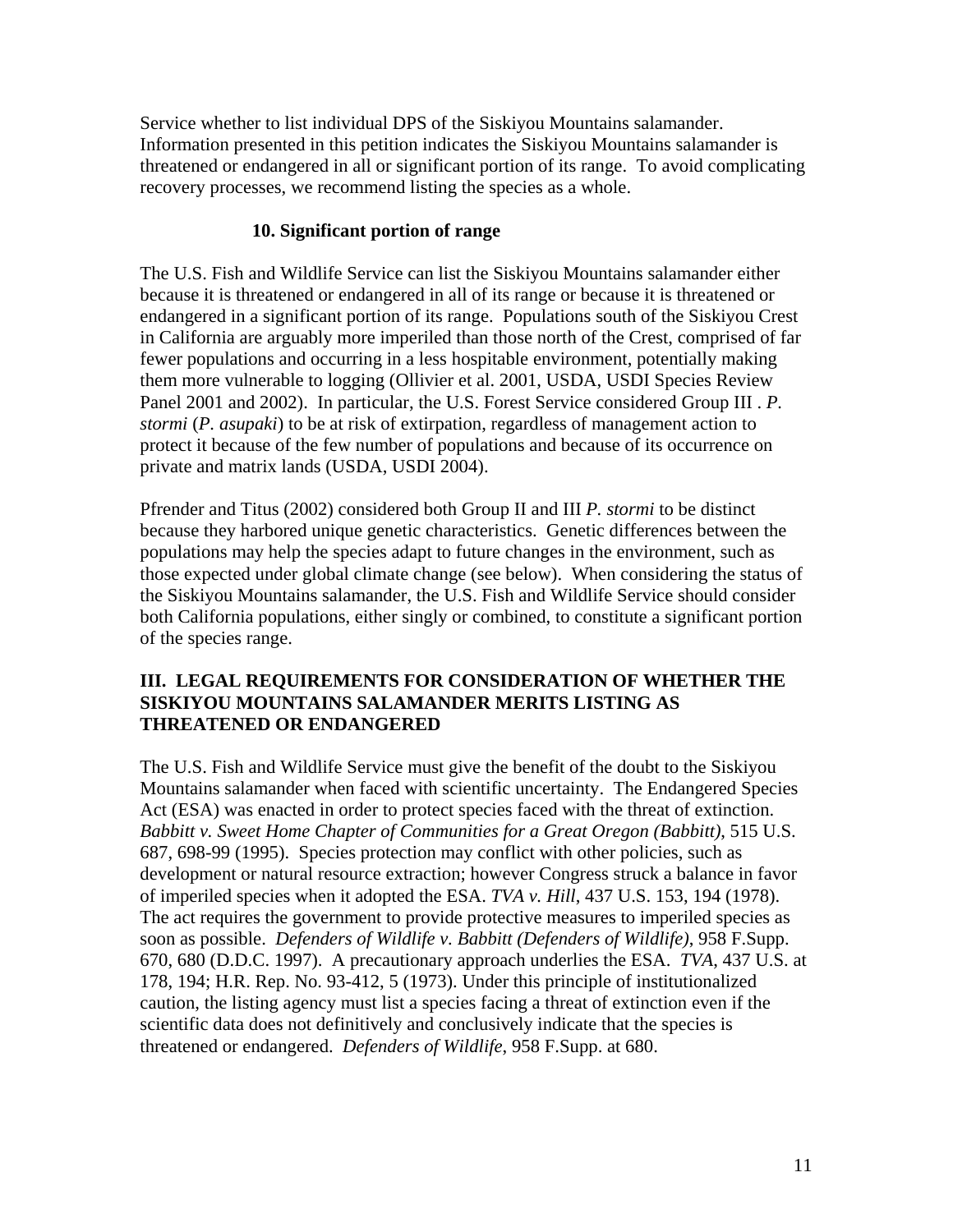The ESA intends to provide protection to imperiled species before conclusive evidence indicates imminent danger of significant population declines. *Id* at 679-680*.* If a species is not listed because the listing agency claims the data is inconclusive, and later data shows that the species' numbers were actually fewer than initially believed, the damage done may be irreparable. An endangered species may face extinction, and an extinct species can never be brought back. This is the "precise harm[] Congress enacted the statute to avoid." *Babbitt*, 515 U.S. 687, 698 (1995). The purpose of the ESA is to "*halt* and reverse the trend toward species extinction, whatever the cost." *Id*. at 699 (quoting *TVA*, 437 U.S. at 184) (emphasis added). Delaying listing of a species certainly will not halt any downward trends, and by the time a downward trend can be conclusively confirmed with scientific data, it may be too late for mankind to ever reverse the trend. Thus, the ESA requires that the listing agency decide whether to list a species based upon the "best scientific data . . . *available.*" 16 U.S.C. § 1533(b).This means that the agency should consider the data that is "presently available." *Defenders of Wildlife*, 958 F.Supp. at 680; *Conner v. Burford*, 848 F.2d 1441, 1454 (9th Cir. 1998). It is not appropriate for the listing agency to reach "the mere conclusion that work needs to be done," nor does the ESA require any additional studies. *Northern Spotted Owl v. Lujan*, 758 F.Supp. 621, 628 (W.D. Wash. 1991); *Southwest Center for Biological Diversity v. Babbitt*, 215 F.3d 58, 60 (D.C. Cir. 2000). The listing agency may not wait to list a species until it determines that later acquired scientific data is conclusive. *Defenders of Wildlife*, 958 F.Supp. at 680. Indeed, the ESA "contains no requirement that the evidence be conclusive in order for a species to be listed." *Id.* at 679.

Congress recognized that the extinction of a species is an irreplaceable loss of incalculable value. *TVA*, 437 U.S. 153, 177-78 (1978); H.R. Rep. No. 93-412, 4 (1973). Given the significance of such a loss, Congress chose to adopt the ESA to mandate a "policy . . . [of] 'institutionalized caution.'" *TVA*, 437 U.S. at 194. "Sheer self-interest impels us to be cautious. The institutionalization of that caution lies at the heart of [the ESA bill]." *TVA*, 437 U.S. at 178 (quoting H.R. Rep. No. 93-412 at 5). The listing agency must err on the side of caution when science cannot provide a conclusive answer. Doubt as to a species' status may exist, but Congress's intent under the best available standard was to "give the benefit of the doubt to the species" when faced with any data gaps. *Conner*, 848 F.2d 1441, 1454 (9<sup>th</sup> Cir. 1998) (quoting H.R. Conf. Rep. No. 96-697, *reprinted in* 1979 U.S.C.C.A.N. 2572, 2576); *Defenders of Wildlife*, 958 F.Supp. at 680; *FWS & NMFS, Final Endangered Species Act Consultation Handbook,* I-6 (1998). When a listing decision "is a close call" the listing agency must "err on the side of the species." *Endangered Species Act Oversight; Hearing on S. 321, Before the Senate Comm. On Environment and Public Works*, 97<sup>th</sup> Cong. 37 (1982) (remarks of Senator Chafee).

The ESA's policy of institutionalized caution requires the listing agency to list as threatened a species if any of the five statutory factors, *see* 16 U.S.C. § 1533(a)(1), "are sufficiently implicated," even if a decline in species' numbers has not been conclusively established. *Southwest Center for Biological Diversity*, 215 F.3d 58, 60 (D.C. Cir. 2000). Threats from the five statutory factors can be far more indicative that a species is threatened than established population declines. *See Endangered and Threatened*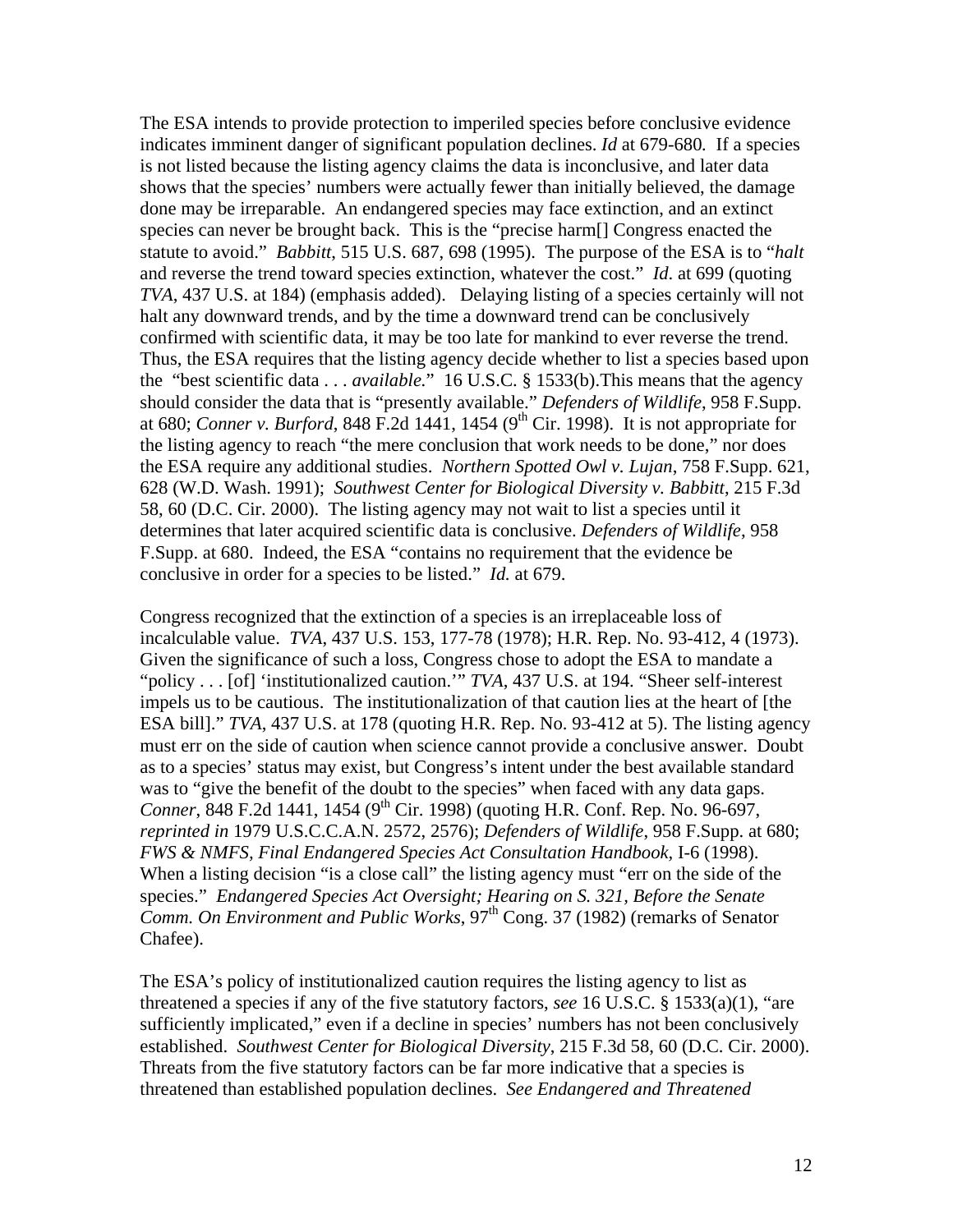*Wildlife and Plants; Re-opening of Comment Period on the Sacramento Splittail Final Rule*, 67 Fed. Reg. 13095, 13095, 13097 (March 21, 2002). Certain species are inherently difficulty to survey, and fish and wildlife abundance date has an "inherent high variability." *Id.* at 13097. This may cause scientific uncertainty regarding the species' status. Nevertheless, given the "intrinsically precautionary nature of section 4," the species should be listed because the risk to the species outweighs the lack of scientifically certain data. *Id.* 

Congress intended listing a species as threatened to be a "preventive measure[] *before* a species is 'conclusively' headed for extinction." *Defenders of Wildlife*, 958 F.Supp. 670, 680 (D.D.C. 1997). "The purpose of creating a separate designation for species which are 'threatened'. . . was to try to 'regulate these animals before . . .danger becomes imminent.'" *Id.* (quoting S. Rep. 93-307 at 3 (1973)). The Fish and Wildlife Service itself has indicated that "'detection of a [statistically significant] decline should not be a necessary criterion for enacting conservation measures.'" 67 Fed. Reg. At 13097 (quoting Taylor and Gerrodette (1993)). Indeed with some species, if the listing agency "'were to wait for a statistically significant decline before instituting stronger protective measures, the [species] would probably go extinct first.'" *Id.* (quoting Taylor and Gerrodette (1993)). Listing the species as threatened is critical to ensuring stronger protective measures are instituted.

## **IV. POPULATION STATUS**

Numerous factors place the Siskiyou Mountains salamander at risk of extinction now or in the foreseeable future. These factors relate to the biology of the species and its specific habitat requirements. The Siskiyou Mountains salamander has a low reproductive rate with individuals not reaching maturity until five or six years of age, clutch sizes from 3-12, and most individuals only breeding every other year (Nussbaum 1974). This means the species has a limited ability to recover from disturbances that impact either reproduction or survival, such as loss or degradation of habitat from logging.

Siskiyou Mountain salamanders occupy a narrow habitat niche that combines aspects of regional climate, topography, stand structure, substrate and microclimate. The conditions in which *P. stormi* are able to forage on the surface are highly limited and influenced by climate variation and habitat quality with *P. stormi* in particular and salamanders in general exhibiting extreme sensitivity to habitat perturbations, including logging (e.g. Welsh 1990, Dupuis et al. 1994, deMaynadier et al. 1995, Ash 1997, Herbeck and Larsen 1999, Ollivier et al. 2001, USDA, USDI Species Review Panel 2001 and 2002). The Siskiyou Mountains salamander is thus highly susceptible to local extirpation in response to logging or other forms of habitat disturbance.

Siskiyou Mountain salamanders have the smallest range of any western *Plethodon*. Habitat is naturally fragmented across the landscape and the species' distribution in this habitat is spotty. Siskiyou Mountain salamanders have low vagility with individuals completing their life-cycle in small areas of forest and migrations between populations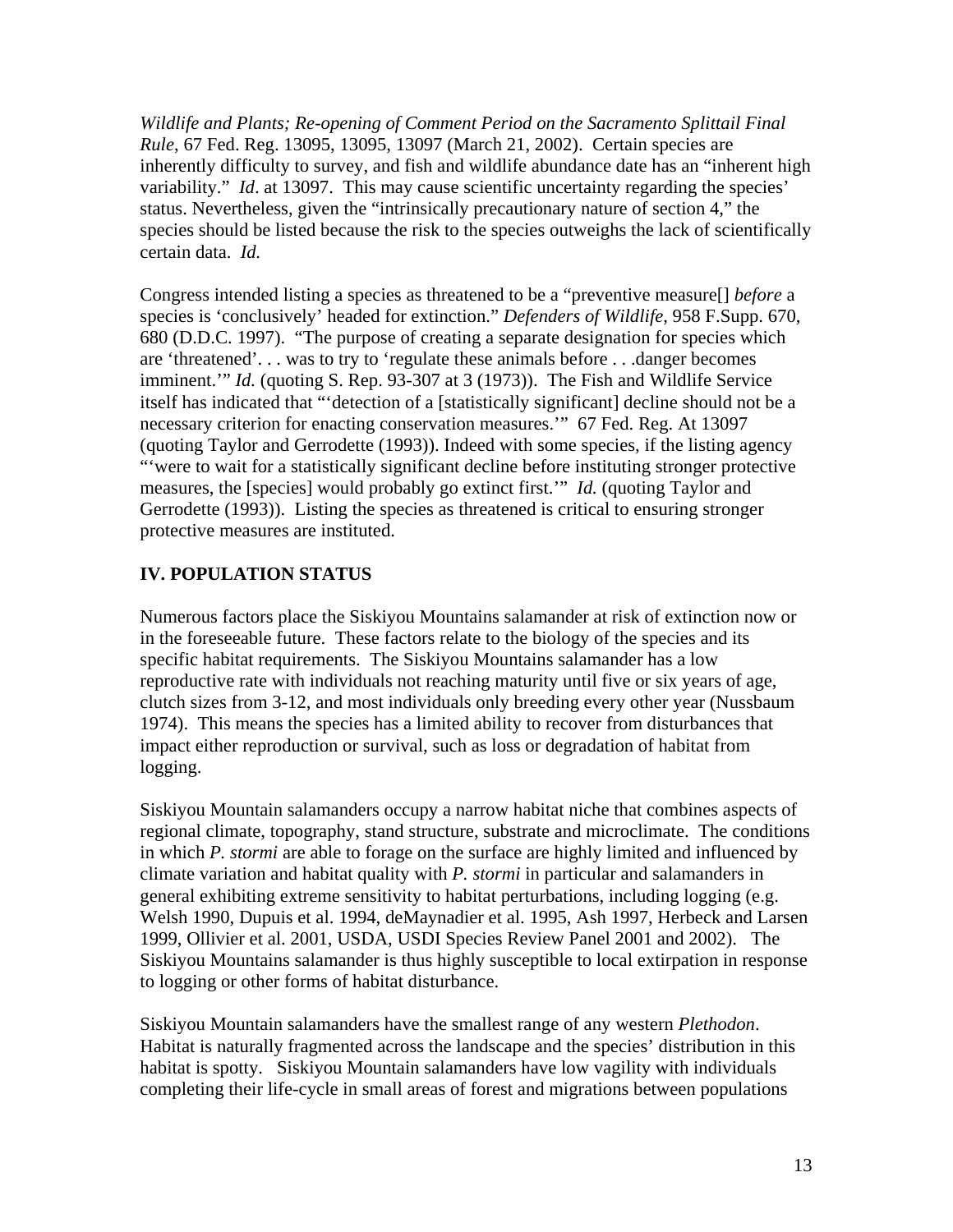and habitat occurring very rarely. In combination, these factors mean that when local populations are extirpated because of habitat disturbance, or demographic or environmental stochasticity, there is little chance habitat will be recolonized or the population rescued (Blaustein et al. 1994). This places the species at risk of range reduction and ultimately extinction.

Because of these and other factors, the Siskiyou Mountains salamander was given only a 50% likelihood of having habitat that "is of sufficient quality, distribution, and abundance to allow the species population to stabilize, well distributed across federal lands" (USDA, USDI 1994). Although the number of known sites have increased since this rating was assigned, other information indicates reason for continued concern for the Siskiyou Mountains salamanders' viability. In particular, the species has been found to be associated with late-successional forests (Ollivier et al. 2001) and genetic studies have identified three distinct population segments, each with their own set of conservation problems (Pfrender and Titus 2002, DeGross 2004, Mead et al. In review).

According to data collected by the Forest Service as part of the now defunct Survey and Manage Program, there are approximately 173 known Siskiyou Mountain salamander sites rangewide (USDA, USDI 2004). Of these, many (51 as of the 2001 species review by USDA, USDI Species Review Panel) have not been surveyed since 1994 or before and thus it is unknown if they are still extant. Sites are defined as an occurrence location entered into the Forest Service's database (ISMS) and may represent multiple records from the same population. Often the capture of an individual animal is entered into ISMS as a "site." The USDA, USDI Species Review Panel (2001) estimated that there are 6-10 population centers based on habitat contiguity and site clusters and stated that "occupied localities range in size from very small inclusions of rock to entire hillsides."

Recent genetic studies defined three distinct population segments (Pfrender and Titus 2002, DeGross 2004). Known sites are unevenly distributed among these populations with the majority (143 of 173) representing Group I *P. stormi* found in the Applegate River Watershed in Oregon. The two populations restricted to the Klamath River Watershed in California have far fewer known sites (27 for Group II and 3 for Group III) (USDA, USDI 2004). Group III *P. stormi* (*P. asupaki*) found in the southeastern portion of the species range is of particular concern because it exhibited the widest divergence from other populations, has the fewest number of known sites, and much of its known range and sites are found on private or matrix lands, which are managed for intensive harvest. USDA, USDI (2001 Species Review Panel and 2004) considered this population to have the greatest risk of extirpation.

Because Siskiyou Mountain salamanders spend considerable amounts of time underground and have a highly patchy distribution, abundance at both local and landscape scales is difficult to estimate. Populations likely range in size from a few individuals to thousands of individuals in some cases (Nussbaum 1974, Welsh and Lind 1992). Based on numbers of salamanders captured on three  $60 \text{ m}^2$  plots, Nussbaum (1974) guessed that in optimum habitat Siskiyou Mountain salamanders may reach a density of 0.53 salamanders/ $m^2$ . This figure was not based on marked individuals and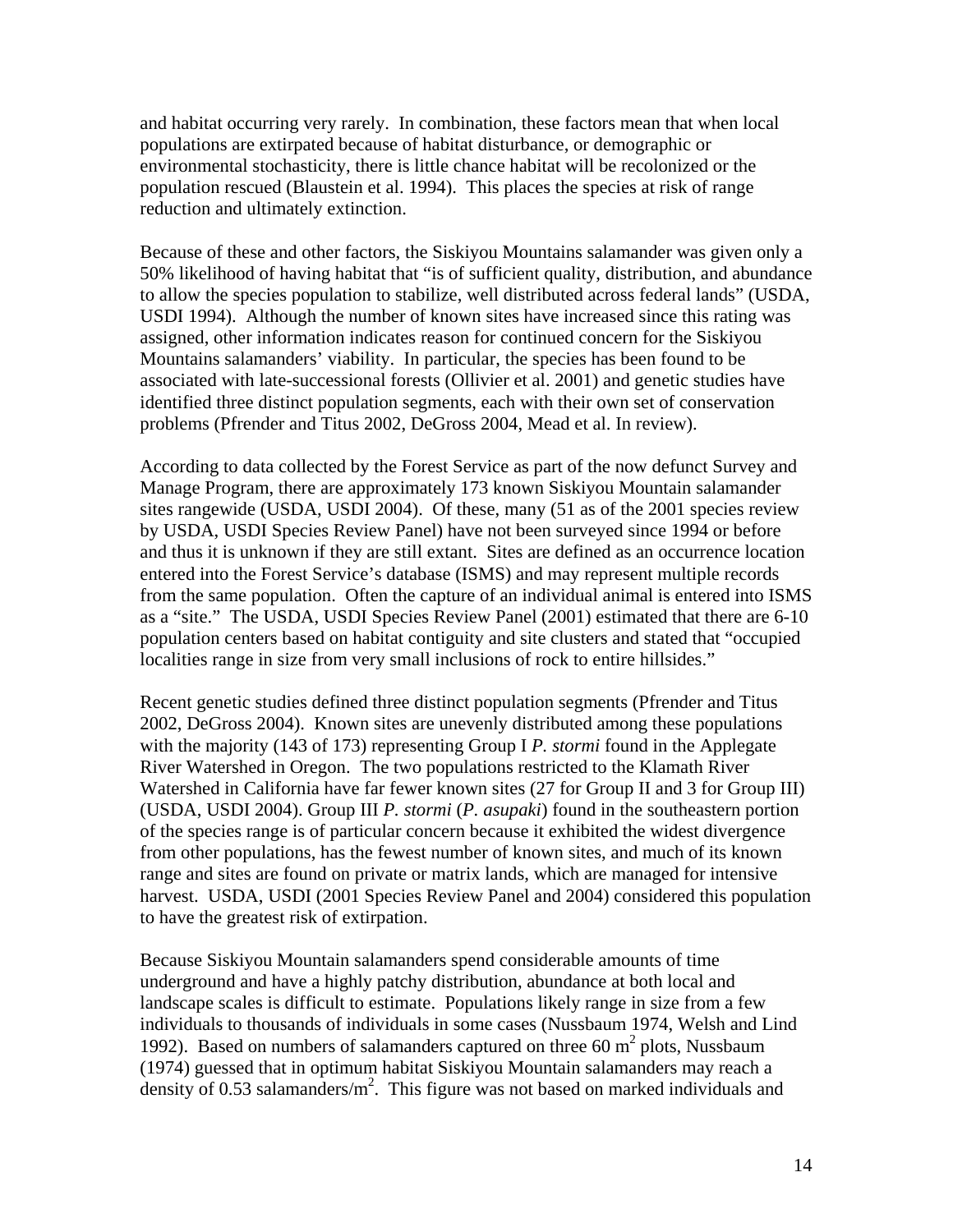thus no confidence intervals or estimate of standard error were provided. Nussbaum (1974) than used this estimate of density to extrapolate total Siskiyou Mountain salamander abundance rangewide, based on the species known range at the time and a guess that 3% of the species range may be suitable habitat. In total, Nussbaum guessed there may be more than 3,000,000 Siskiyou Mountain salamanders. This sounds like a large number of salamanders, but there are several important factors to consider. First, Nussbaum (1974) prefaced his estimates with the following statement:

"As stated above, it is impossible to know the carrying capacity of the entire range of *P. stormi*, and hence estimates of current or realized densities are of limited value. Furthermore, it is nearly as impossible to estimate the total abundance of such a small secretive animal as P. stormi. Density estimates for single small populations are possible with considerable expenditure of time; but because of limited time, I opted to concentrate more on range determination than on density estimates for a few local areas. However, if certain assumptions are made, crude estimates of abundance are possible, and at great risk of personal ridicule, I will attempt such estimates."

Because of the compounding error from estimating density, amount of suitable habitat, and finally amount of occupied habitat, little stock can be placed in the above abundance estimate, as readily admitted by the author.

Nevertheless, in optimum habitat *P. stormi* can be abundant. Using more reliable methods including mark and recapture of animals and the Lincoln-Peterson estimator, Welsh and Lind (1992) estimated that in optimum habitat, which produced the greatest capture rate in a metapopulation study, the closely related *P. elongatus* had a mean density of 0.9 (0.3 SE) salamanders/ $m^2$  and an estimated abundance for the entire 4500  $m<sup>2</sup>$  study area of 4034.7 salamanders (1382 SE). The authors, however, caution that their study area is likely the exception rather than the rule. Based in part on results from a separate study that captured salamanders from across the range of *P. elongatus*, the authors conclude:

"This species can occur at high local abundance, but such sites appear to be the exception, and probably represent 'hot spots' or potential source populations deserving of special protection. The site with the highest capture rate from the metapopulation study yielded 30 captures in 49  $m^2$ ; the next highest site yielded 13 captures/49 m<sup>2</sup>, and most sites produced one to five animals/49 m<sup>2</sup>" (Welsh and Lind 1992). $<sup>1</sup>$ </sup>

*P. elongatus* has similar habitat requirements and a similar patchy distribution as *P. stormi*, although a larger range, and thus it is likely safe to assume that large populations of the Siskiyou Mountains salamander such as those observed by Nussbaum (1974) in optimum habitat, are rare. This conclusion provides further reason for skepticism about rangewide estimates of abundance.

1

 $1$  The authors used the site with the highest capture rate from the metapopulation study in the study cited here.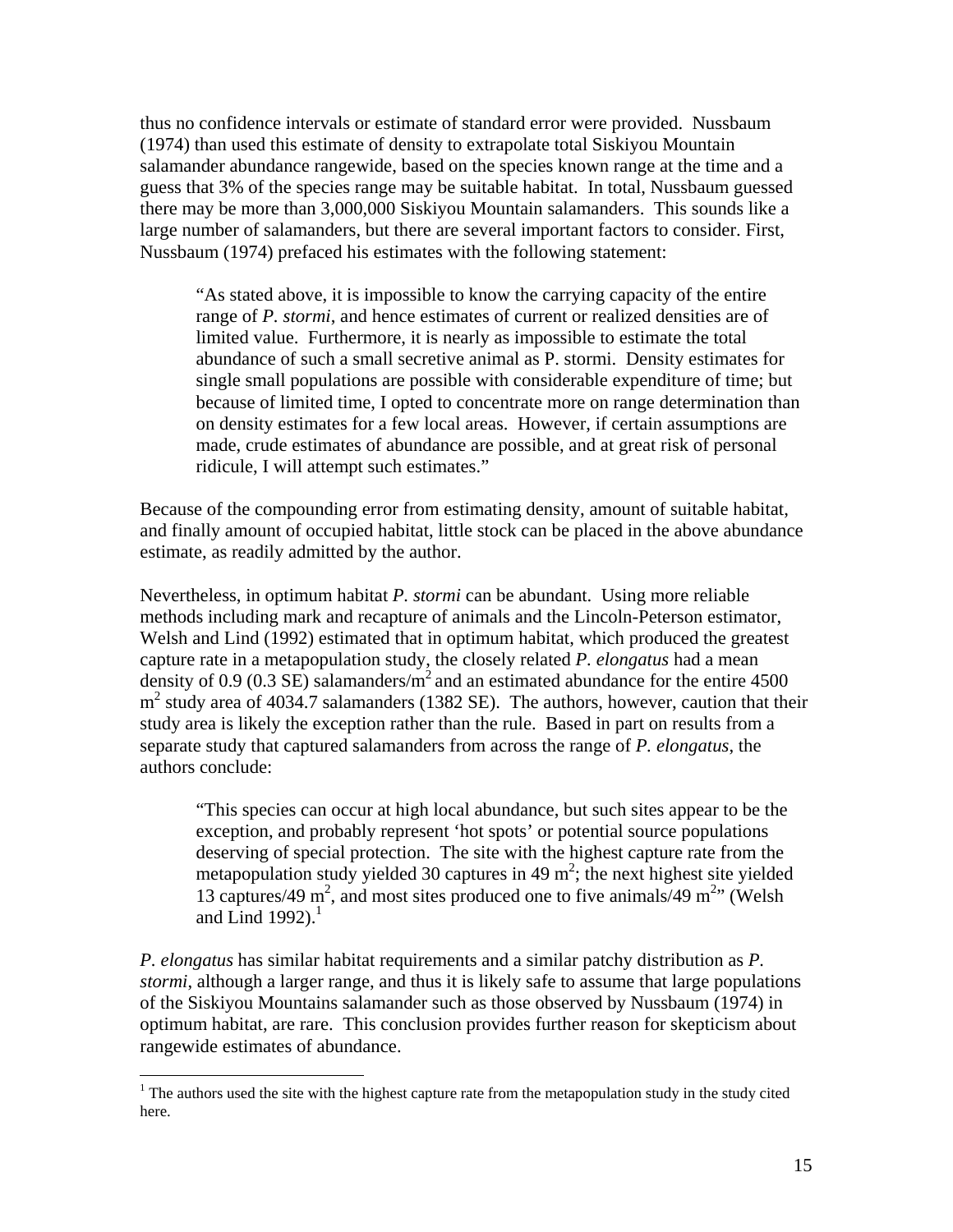It is important to note that crude rules of thumb for minimum viable population size, such as those proposed by Gilpin and Soule (1986) and others for long-term persistence, don't apply to populations that can be extirpated by catastrophic disturbance. Probability of persistence is independent of population size if the population can be eliminated in a single event. It doesn't matter if there are 500 or 5,000 salamanders on a hillside if a large fire or logging destroys the entire habitat and indeed numerous studies have documented complete elimination of salamander populations by logging (multiple refs and see below). Nussbaum (1974) reached much the same conclusion:

"If a species of salamander totaled 10,000 individuals, this may at first thought seem like a lot, but one fairly large talus slope of optimal quality habitat could conceivably contain 10,000 individuals and hence the entire species. In this hypothetical case the fate of one talus slope could determine the fate of the species."

Probability of persistence in the Siskiyou Mountains salamander is thus determined less by overall abundance than it is by numbers of populations and the security of the habitat where those populations are found.

## **V. PRESENT AND THREATENED DESTRUCTION, MODIFICATION, OR CURTAILMENT OF THE SISKIYOU MOUNTAINS SALAMANDER'S HABITAT AND RANGE**

Logging is the primary threat to the habitat of the Siskiyou Mountains salamander. Siskiyou Mountains salamanders and other *Plethodons* breathe through their skin. Because this exposes them to water loss and desiccation, Plethodons are only active on the surface for short periods of the year when moisture conditions are suitable (Feder 1983). The majority of foraging and reproductive activities take place during these short forays. Removal of the canopy and disruption of the surface layer from logging or other disturbances alters stand microclimate. Chen et al. (1993), for example found that the interior of old-growth Douglas-fir stands was cooler and moister than forest edges or clearcuts. Such changes can result in conditions unsuitable for surface activity and the loss or sharp decline in salamander populations, particularly for a species such as the Siskiyou Mountains salamander that occurs in a region with a relatively warm, dry climate (see references below). Replicated studies examining the effects of logging or other disturbances on the Siskiyou Mountains salamander have not been conducted. Several lines of evidence, however, demonstrate logging harms the species' habitat and populations, including information about the species habitat needs, observational data, and studies of closely related species.

Recent research demonstrates the Siskiyou Mountains salamander is closely associated with old-growth forests, typically with very high canopy closure (Ollivier et al. 2001). In California, sites with Siskiyou Mountains salamander had "a narrow and relatively high confidence interval for mean canopy closure (68.0-93.3%)" (Ollivier et al. 2001). The forest canopy conserves surface moisture and helps to maintain a high relative humidity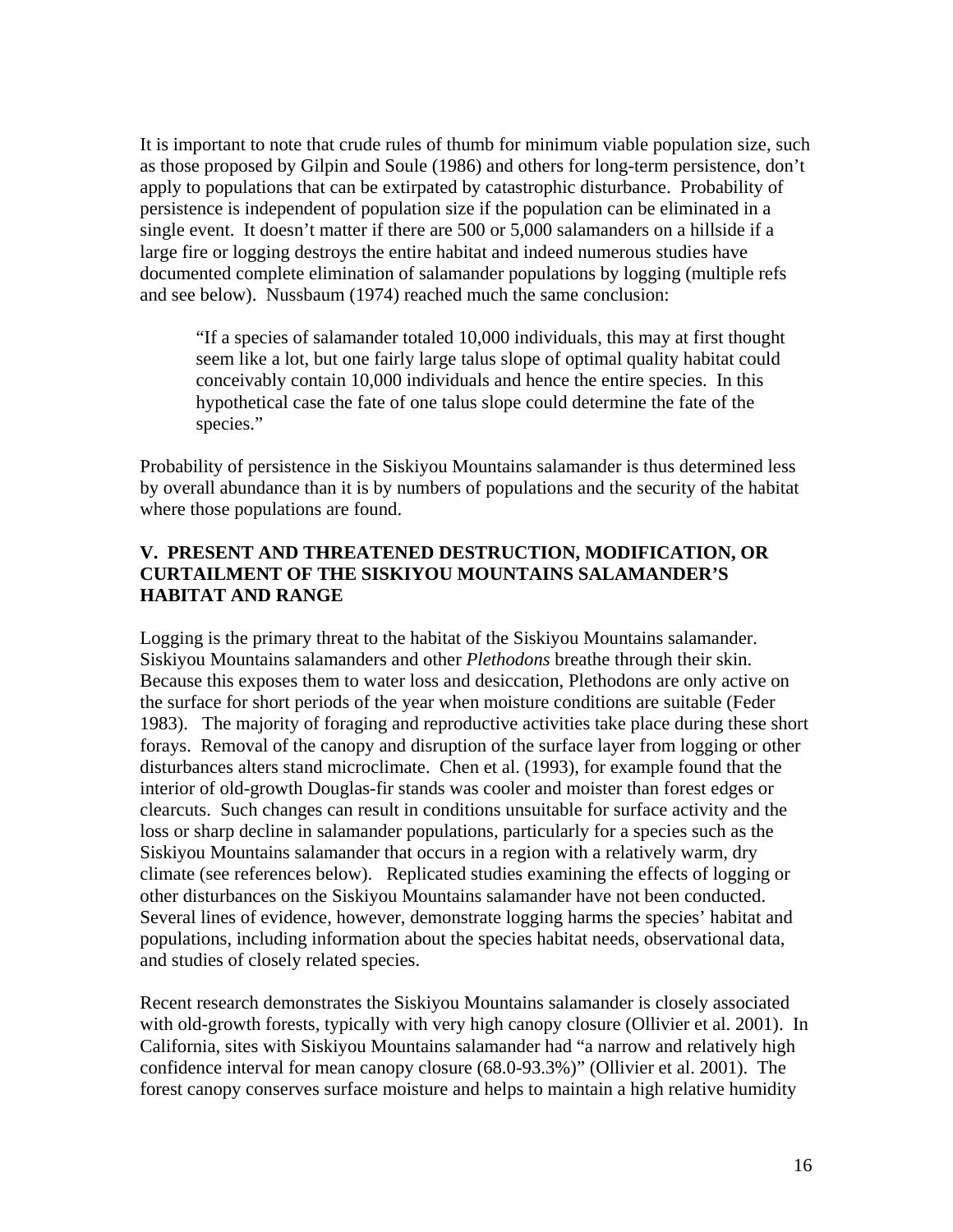for periods of surface activity. Multi-layered canopies maintain a suitable climate (Chen et al. 1993). Removal of forest canopy may result in the death, by desiccation, to residing salamanders (Nussbaum 1974, Welsh and Ollivier 1995). These results strongly suggest that *P. stormi* is sensitive to canopy removal either in whole from clearcutting, or in part from thinning. Welsh and Ollivier (1995) also believe tractor logging may harm Siskiyou Mountains salamanders by compacting, breaking and realigning talus used for thermal regulation and foraging cover.

Although a replicated pre and post logging study of the Siskiyou Mountains salamander has not been conducted, Clayton sampled a high-graded site near Hutton Guard Station and a clearcut site just above the Station from 1992-1994 (see Welsh and Ollivier 1995 attached to this petition). Salamander numbers were consistent in the high-graded site 1992-1994. In the clearcut, salamanders were abundant immediately following cutting in April 1993, but appeared to have been eliminated from the site by April 1994. Surveys in 1995 and 1998 similarly failed to find salamanders (CDFG 2004). A single salamander was found in 1999 and several were found on the site in 2003 (CDFG 2004), suggesting some salamanders may have moved back onto the site from adjacent habitat. It is unknown whether they have returned to their former abundance prior to cutting. These results suggest that Siskiyou Mountains salamanders are eliminated by overstory removal and may return as habitat recovers if there is adjacent habitat.

Studies from across North America demonstrate logging harms salamander populations and *Plethodontids* in particular (see Dupuis et al. 1994, deMaynadier and Hunter 1998, Ash 1997, Herbeck and Larsen 1999). deMaynadier and Hunter (1995), for example, reviewed 18 studies and found median abundance of amphibians was 3.5 times greater on controls over cleacuts. Specific to the Pacific Northwest, a number of studies documented greater salamander abundance in old-growth compared to clearcuts or second growth (e.g. Bury and Corn 1988, Raphael 1988, Welsh and Lind 1988 and 1991, Welsh 1990, Corn and Bury 1991, Dupuis et al. 1994). Of these studies, those that studied species most closely related to the Siskiyou Mountains salamander and species in similar climactic settings consistently found logging to negatively affect salamander populations.

Using a variety of sampling techniques, Raphael (1988) sampled 166 sites, representing clearcuts through old-growth in northwestern California. Three salamander species were found to be closely associated with late seral forests, including the closely related Del Norte salamander (*P. elongatus*). No salamanders were associated with early seral forests (Raphael 1988). Welsh and Lind (1988) used pitfall traps and time constrained searches in stands ranging from 40-450 years old in southwestern Oregon and northwestern California to measure differences in herpetofauna, concluding that:

"Amphibians were significantly more abundant in old than in young stands and significantly less abundant in dry than in moist stands. Our research indicates that changes in forest structure due to forest practices results in reduced species diversity and abundance among the herpetofauna."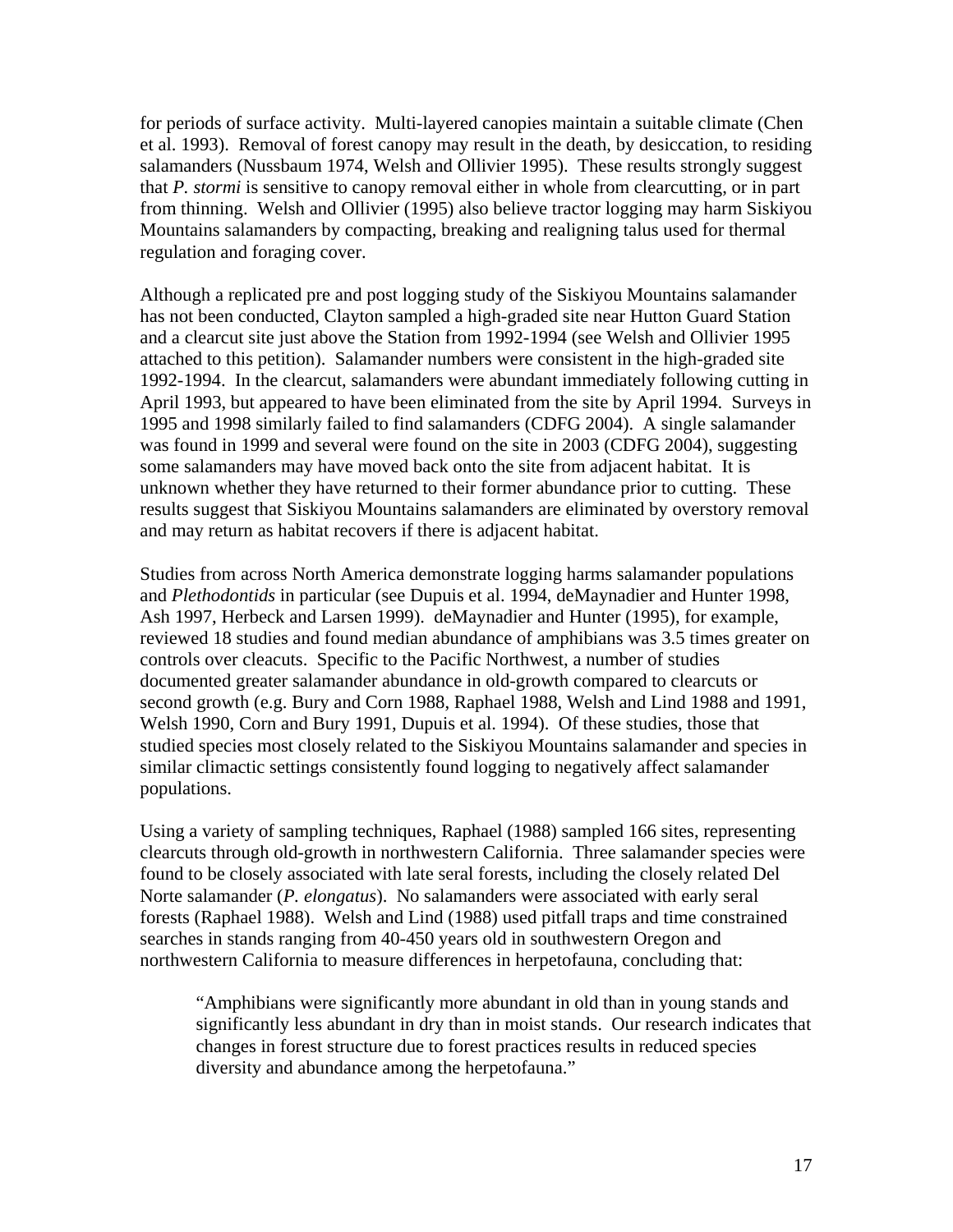Similar to Raphael (1988), the Del Norte salamander was one of the species that was more abundant in old forest compared to young (Welsh and Lind 1988). Similarly, Welsh (1990) and Welsh and Lind (1995) found the Del Norte salamander to be more abundant in old-growth stands compared to young or mid-seral forest. Welsh (1990) concluded:

"During this study, 91 percent of 406 Del Norte salamanders were found on oldgrowth forest sites. The remaining salamanders were from two mature sites, or from two young sites both adjacent to older forest."

In contrast, Diller and Wallace (1994) found *P. elongatus* to be common in managed young stands in northwestern California. The authors of both studies, however, agree that differences in their findings relate to differences in prevailing climate in the study areas. Areas surveyed by Diller and Wallace (1994) have a milder, wetter climate due to proximity to the coast, whereas areas surveyed by Welsh and Lind (1995) are dryer, hotter and more interior, similar to areas where the Siskiyou Mountains salamander are found.

Dupuis et al. (1994) found that clearcutting reduced *Plethodon vehiculum* abundance by 70% and that the species was six times more abundant in old-growth than in managed stands, concluding that:

"In summary, old-growth forests support more salamanders than second growth managed stands, particularly young stands. These findings agree with other surveys conducted in the Pacific Northwest and in eastern North America."

Grialou et al. (2000) found that Dunn's salamander (*Plethodon dunni*) was found in both clearcuts and forested areas, including gravid females. Although in the same genus as Siskiyou Mountains salamander, Dunn's salamander has very different habitat requirements being primarily a stream bank/splash zone inhabitant, and thus results from this study cannot be applied to *P. stormi*. This example and the results overall show that many species of salamander are sensitive to disturbance for logging, but that the results are species and range specific. Notably, all of the studies that considered species closely related to the Siskiyou Mountains salamander and species occurring in similar habitat found them highly sensitive to logging. This was particularly well documented for the Del Norte salamander in dryer portions of its range (Raphael 1988, Welsh 1990, Welsh and Lind 1988 and 1991). In combination with information indicating that Siskiyou Mountains salamanders require old-growth habitats across much of their range (Ollivier et al. 2001), this information indicates the species is highly sensitive to logging.

The extent of logging in Siskiyou Mountains salamander habitat has not been quantified. It is likely, however, that the species has experienced substantial habitat loss. USDA, USDI Species Review Panel (2001), for example, stated that "cumulative effects from past harvest have impacted populations on federal lands" and noted that 10% of potential habitat on the Applegate Ranger District was clearcut between 1980-1990.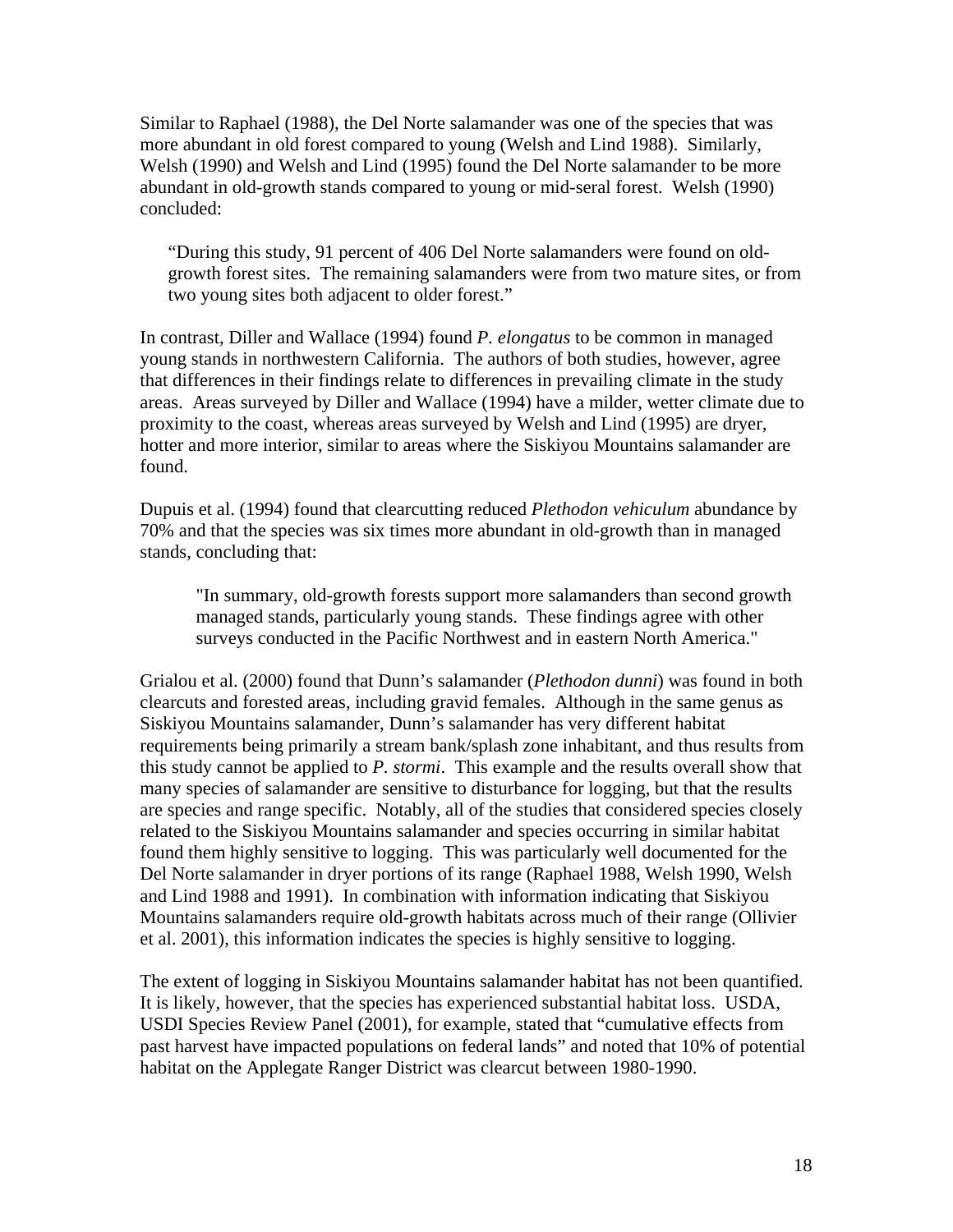Habitat loss has likely been more severe on private lands, where there are fewer restrictions on logging. In particular, Group III *P. stormi* have been identified as occurring in an area of private lands with extensive past and ongoing logging (USDA, USDI Species Review Panel 2001). USDA, USDI Species Review Panel (2001) concluded: "Private lands (20%) within the range of the species are not expected to provide much, if any, suitable habitat for the species.

On federal lands, the Siskiyou Mountains salamander has been protected by the Survey and Manage Program of the Northwest Forest Plan since 1994, which required predisturbance surveys for the species and establishment of protected buffers where the species was found. This provided substantial protection for the species. For example, a biological evaluation for the Carberry Creek Timber Sale on the Rogue River National Forest concluded that because of mitigations provided by the Survey and Manage Program, the timber sale would have no effect on the Siskiyou Mountains salamander:

"This species is known to occur at various locations within or near the proposed activities and potential habitat occurs within most of these areas. Surveys will be conducted before any activities begin including road construction or reconstruction, logging, or burning. Under the action alternatives, no treatments would take place in known salamander habitat and all known habitat will receive a 100' buffer around the outer periphery and no overstory trees will be removed within this buffer. If these mitigation measures are followed, the proposed action should have no effect on Siskiyou Mountains salamander or their habitat" (USFS 1997).

Similar conclusions have been reached for numerous other timber sales within the range of the Siskiyou Mountains salamander. In March 2004, the Bush Administration eliminated this program entirely, leaving the Siskiyou Mountains salamander with little to no protection from logging. Even with the Survey and Manage Program in place, USDA, USDI Species Review Panel (2001) concluded:

"Suitable habitat within Matrix (12%) and AMA (29%) lands are expected to decrease in the immediate future, reducing the potential for these lands to provide suitable habitat for the species."

Without the Survey and Manage Program and the mitigations it provides, it is clear that timber sales planned in the future will harm the Siskiyou Mountains salamander by allowing the destruction and modification of Siskiyou Mountains salamander habitat. Northwest Forest Plan Standards and Guidelines allow logging that removes substantial portions of the canopy, failing to establish minimum canopy levels, and indeed a number of sales that have been cut in the Siskiyou Mountains salamander's range reduced canopy closure well below levels required by the species, including the Carberry, Wagner Gap and many others. These sales did little direct harm to Siskiyou Mountain salamander populations only because the Survey and Manage Program kept them out of areas where the salamanders were found. Such protection is no longer present.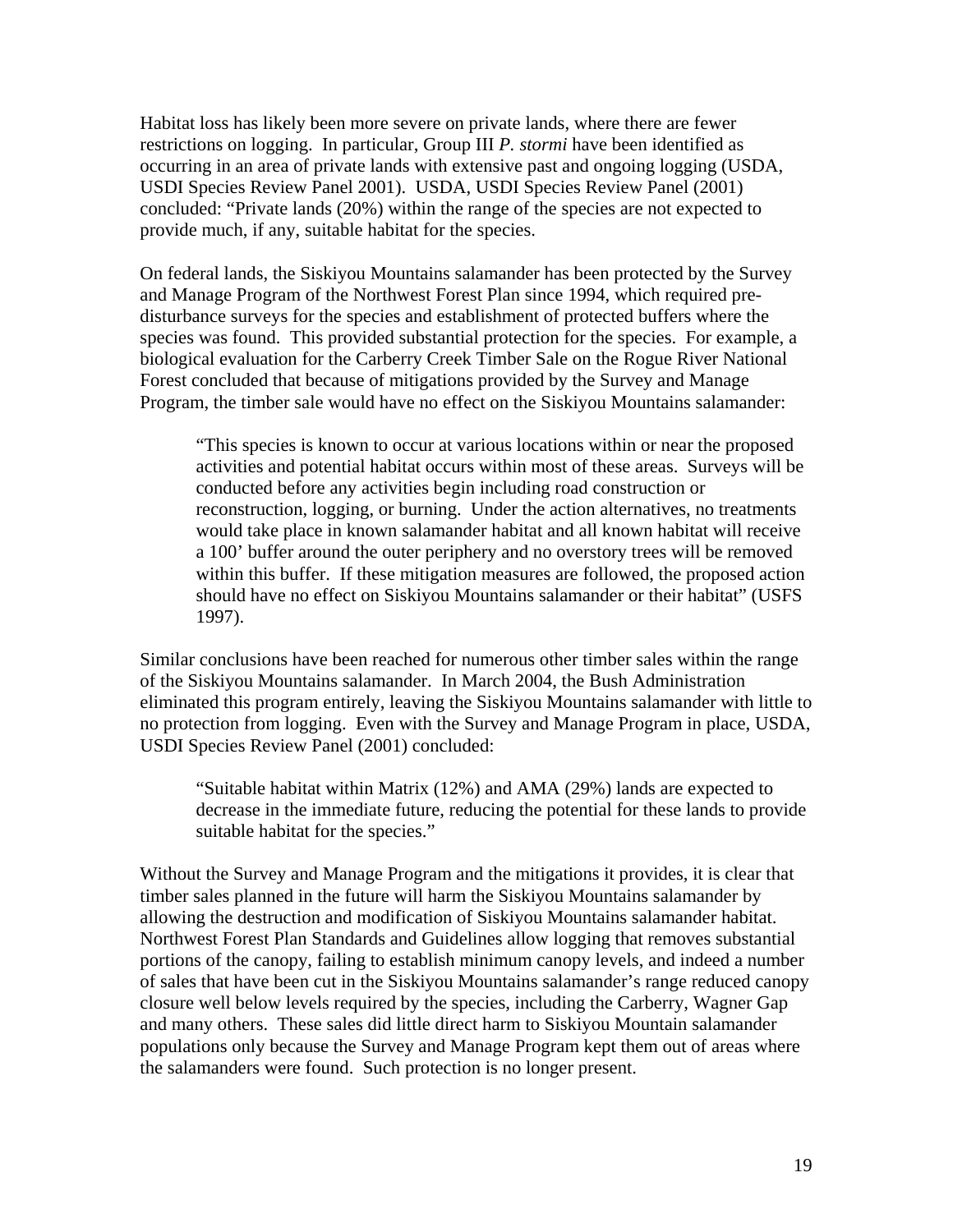Other actions have resulted and will continue to result in loss of Siskiyou Mountains salamander habitat, including road construction, mining and recreational development. USDA, USDI Species Review Panel (2001), for example, conclude:

"Timber harvest is perceived to be the primary threat to the species, but road building, quarry development, and recreational developments are also known to impact the species."

A study by deMaynadier and Hunter (2000) found that salamander abundance was 2.3 times higher at forest control sites than at roadside sites. Furthermore, captures in roadside traps (road crossings) were approximately 26 percent of similarly oriented captures in paired forested controls. *Plethodontids*, as species where natal dispersal and migratory movements are limited, were found to be particularly sensitive to population fragmentation by logging roads. In addition, the total area of land converted to road surface and shoulder clearance for permanent logging roads represents a significant loss of former habitat in densely roaded regions (deMaynadier and Hunter 2000). deMaynadier and Hunter (2000) conducted their study in Maine and thus focused on other *Plethodon* salamanders. Further observations of *P. stormi* need to be made to determine their specific ability to cross roads and more generally to disperse between habitats and populations. In the interim, a conservative approach is to assume that roads do lead to population fragmentation.

## **VI. OTHER NATURAL OR MANMADE THREATS TO THE CONTINUED EXISTENCE OF THE SISKIYOU MOUNTAINS SALAMANDER**

#### **1. Fire**

Fire is a natural part of the ecosystem in the range of the Siskiyou Mountains salamander (Agee 1993) and the species has survived for eons in the presence of periodic fire. In recent decades, however, fire suppression has led to increased fuel loadings in some, but certainly not all, forest stands, resulting in a change from a low to high intensity fire regime (e.g. Agee 1991). Neither the Siskiyou Mountains salamander's response to fire nor the current fire danger in the species' habitat have received substantial study. To the extent that fire has the potential to remove or reduce forest canopy cover in Siskiyou Mountains salamander habitat, there is some risk that future fires will impact populations. Combined with habitat loss from logging, this could pose a risk to the species.

Risk of stand destroying fires in the range of the Siskiyou Mountains salamander has likely increased as a result of intensive forest management that focuses on the largest most fire resistant trees and creates of young, highly combustible plantations. The number and distribution of plantations resulting from industrial timber management likely has altered fire regimes at both stand and landscape scales (Frost & Sweeny 2000). Perry (1995) suggested that once a threshold proportion of highly combustible even-age patches are established on a forest landscape, the potential exists for a self-reinforcing cycle of catastrophic fires. A study of the 1987 Klamath complex fires affirmed the susceptibility of plantations to high severity fire. Odion et al. (In press) found that young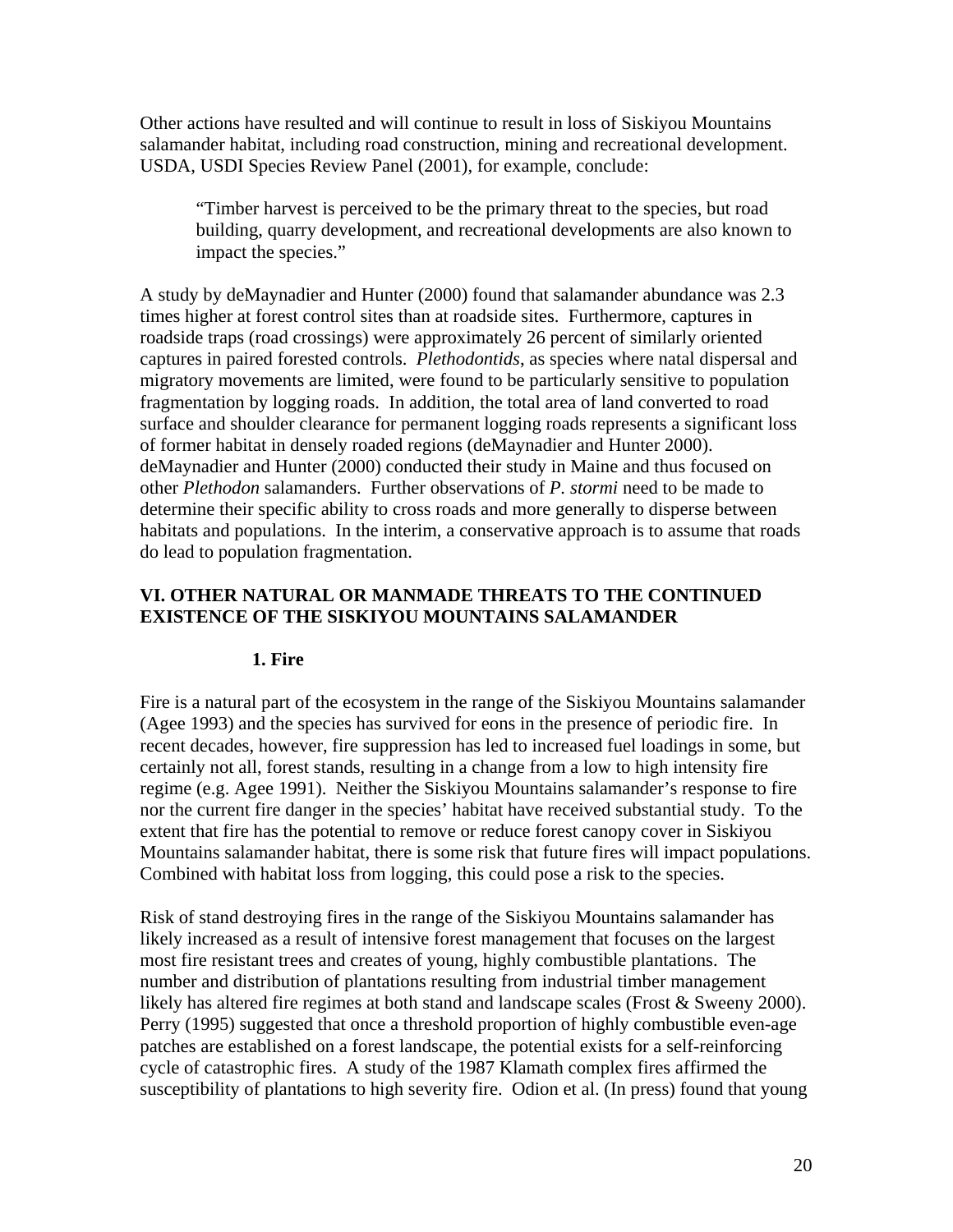(>20 year-old) tree plantations experienced "much higher severity fire" effects than closed canopy forests. More than 50 percent of high severity fire effects occurred in plantations, even though tree farms only comprised 17 percent of the burned landscape. In contrast, closed canopy, mature forests mostly experienced low and moderate severity effects (up to 13 percent high severity). Most of the older, closed canopy forests in the study area had not burned since before 1911, when managers first began recording fires.

## **2. Climate change**

Olliver et al. (2001) documented the importance of regional climate, in particular variation in average precipitation, on the distribution and habitat selection of the Siskiyou Mountains salamander. The unique physiology of *Plethodon* salamanders, including *P. stormi*, make them particularly sensitive to variations in climate (Feder 1983, Ollivier et al. 2001). It seems safe to assume that if spatial variation in climate substantially influences Siskiyou Mountains salamander that temporal variation is also likely to influence their distribution and ability to find suitable habitat. Current projections for global climate estimate the next 50 years will see a 1.5-6.0°C rise in temperature (see IPCC 2001). Temperatures in western North America are expected to rise at a greater rate than the global average, and there is uncertainty about whether these rises will be accompanied by greater or lesser precipitation (see IPCC 2001). These changes could be devastating for the Siskiyou Mountains salamander and other species. Warmer temperatures may result in greater forest fires and the loss of forest canopy to the detriment of the salamander's habitat. They may also shorten the window in which the species is able to forage and reproduce. Unlike more vagile species, it is unlikely the Siskiyou Mountains salamander will simply be able to shift its range in response to rapid climate change. An increasing consensus has developed that we are and will continue to experience global warming. Such warming may have disastrous impacts on the Siskiyou Mountains salamander and further necessitates protection of the species under the ESA, including all three distinct population segments, one of which may prove better adapted to the changing conditions under global warming.

## **VII. INADEQUACY OF EXISTING REGULATORY MECHANISMS**

## **1. Federal lands**

Approximately 80% of the Siskiyou Mountains salamander's range occurs on federal lands divided between the Rogue River and Klamath National Forests and Medford District of the BLM (USDA, USDI Species Review Panel 2001). Of 161 sites in ISMS, 39 (24%) are found in congressionally withdrawn areas or late-successional reserve and are expected to receive adequate protection. Of the known range, 39% is within protected land designations. Of suspected high quality habitat, however, less than 10 percent is in reserves (Clayton et al. 2002 as cited in USDA, USDI 2004). Thus, 76% of known sites and as much as 90% of suspected high quality habitat occurs on nonprotected land allocations available for timber harvest and other activities. USDA, USDI Species Review Panel (2001) concluded: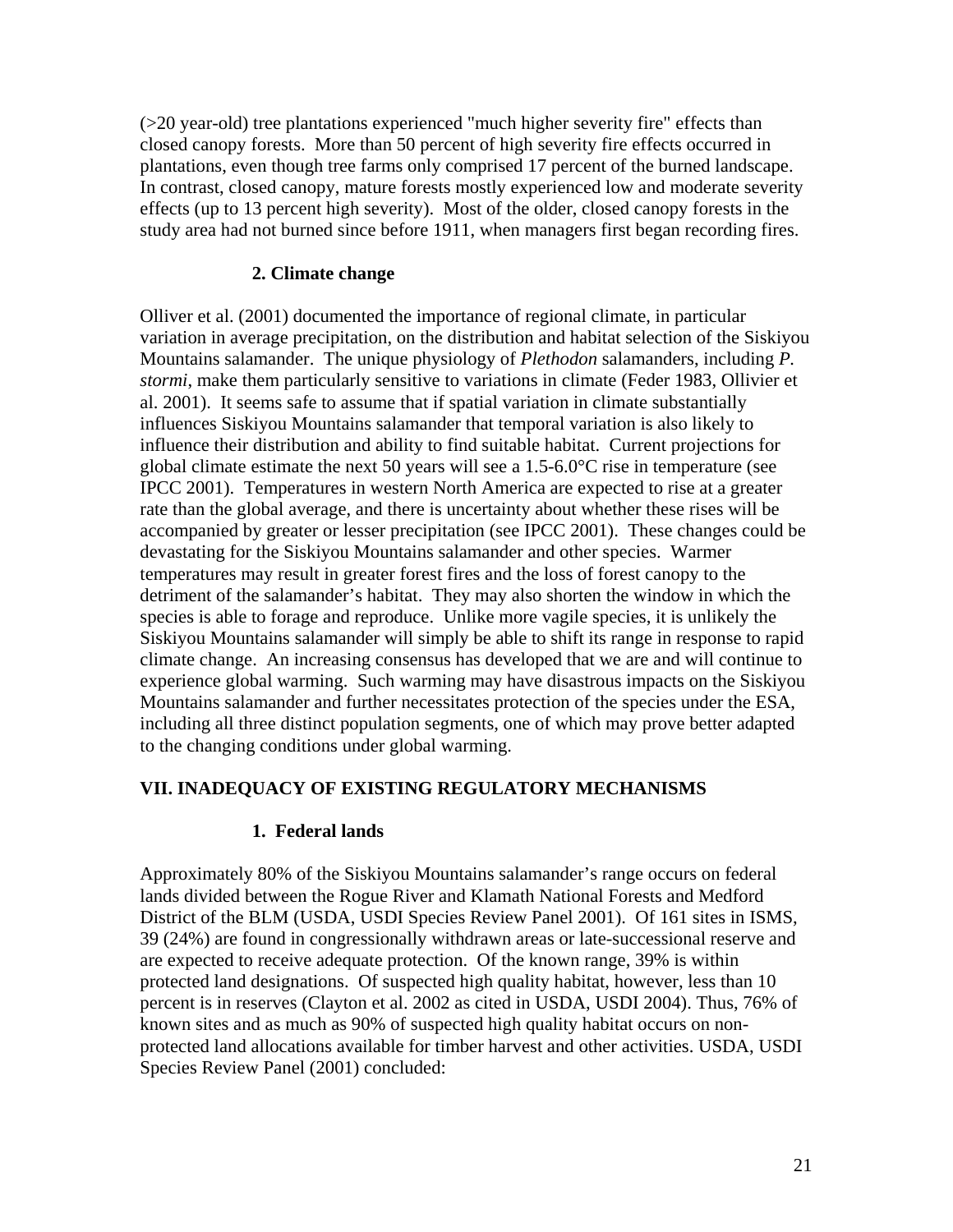"It is likely that non-protected land allocations will be required in order to ensure persistence for the species, both in the northern and southern portions of the range."

The Siskiyou Mountains salamander formerly received substantial protection from the Survey and Manage Program, which required the Forest Service and BLM to survey for Siskiyou Mountain salamanders and where found to create protected buffers. Siskiyou Mountains salamander populations in Oregon were exempted from pre-disturbance surveys after 2002, but maintained in the Survey and Manage Program. In 2004, the Bush Administration scrapped the Survey and Manage Program entirely. In analyzing the effects of removing the Survey and Manage Program, USDA, USDI (2004) summarized the status of the Siskiyou Mountains salamander as follows:

"The Siskiyou Mountains salamander did not meet the Survey and Manage persistence criterion to maintain stable, well-distributed populations from implementation of other elements of the Northwest Forest Plan (e.g., land allocations, down wood). In the north, most of the federal range occurs within an Adaptive Management Area, where programmed timber harvest activities can occur. Less than 10 percent of the high quality habitat is in reserves and much of this range is suitable habitat for the species (Clayton et al. 2002). In the south, the animal is patchier in distribution, with fewer sites. Also, a new genetic population has been identified (from three sites, Scott Bar group), so maintenance of distinct populations is important."

This indicates that careful management is needed to ensure persistence of the Siskiyou Mountains salamander in all or significant portions of its range, which given findings of Pfrender and Titus (2002) and Mead et al. (In review), is necessary to maintain the genetic diversity of the species. Despite the need for caution, the Bush Administration selected Alternative 2 described in USDA, USDI (2004), which eliminates the Survey and Manage Program. USDA, USDI (2004) predict that elimination of the Survey and Manage Program will result in gaps in the Siskiyou Mountains salamander's range in both the north and south, and that regardless of management, Group III *P. stormi* (referred to as the Scott Bar population) is at risk of extirpation:

"Northern and southern groups of the Siskiyou Mountains salamander would have habitat (including known sites) sufficient to support stable populations rangewide, with potential gaps, in the Northwest Forest Plan area under Alternative 2 (and Alternative 3 for the northern population); however, in the south, where the Scott Bar population is known from only three sites, habitat (including known sites) is insufficient to support stable populations in the Northwest Forest Plan area due to stochastic events."

Gaps in the salamander's range created by logging compromises the species' viability by fragmenting populations, making it unlikely that habitat will be recolonized following anthropogenic or stochastic disturbance. This places the species as a whole at risk of extinction now or in the foreseeable future.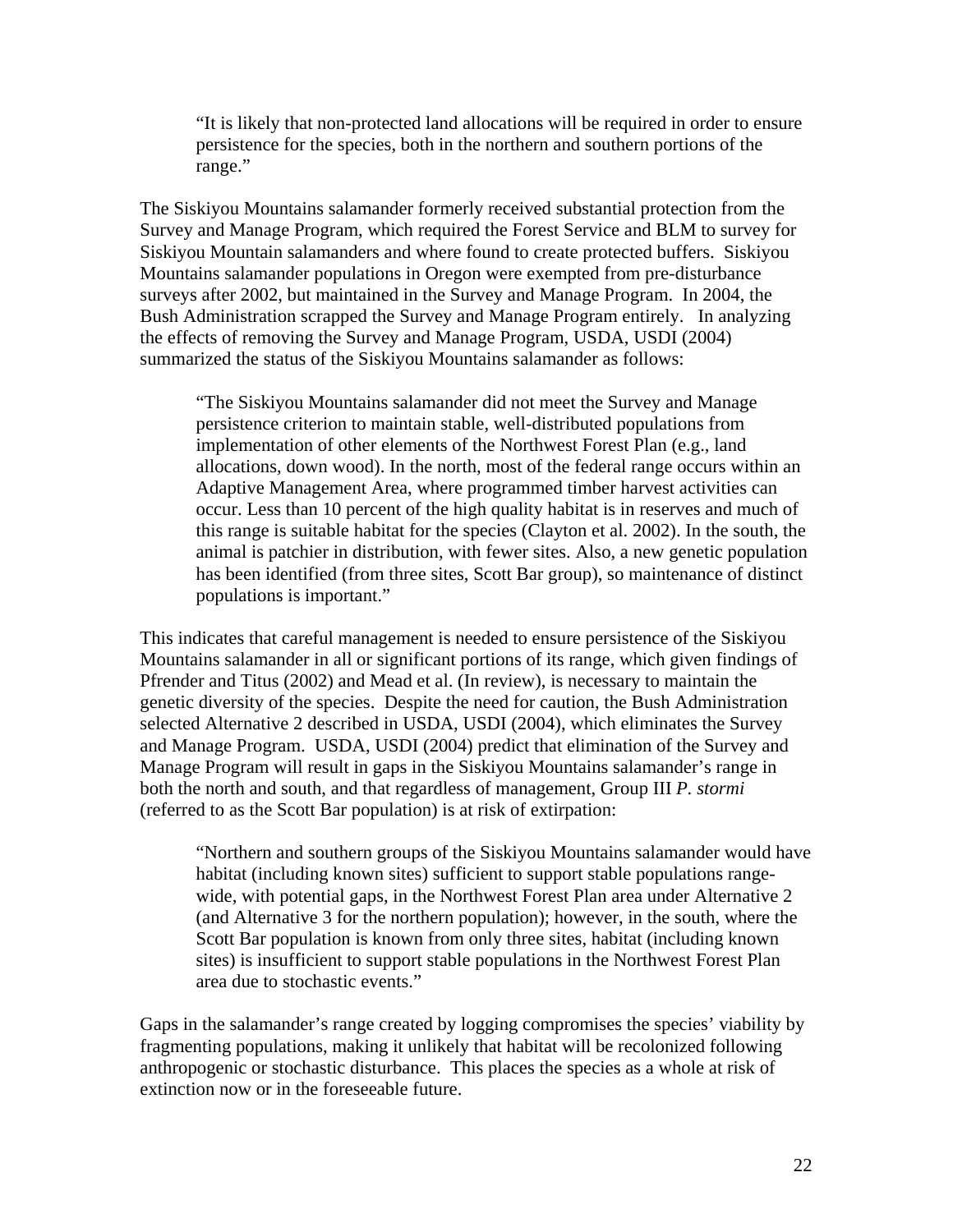USDA, USDI (2004) propose to mitigate loss of the Survey and Manage Program by encouraging the various management units of the Forest Service and BLM to place species on their sensitive species lists. The sensitive species programs of the Forest Service and BLM, however, will provide substantially less protection for the Siskiyou Mountains salamander, failing to require surveys and making mitigation optional. USDA, USDI (2004) essentially admit this, stating:

"Under Alternative 2 (and Alternative 3 for the northern population), the Siskiyou Mountains salamander is assumed to be included in the Special Status Species Program as Forest Service Sensitive in Oregon and Region 5, and Bureau Sensitive in Oregon. Discretion in survey methodology and in the management of known sites under the Special Status Species Programs results in uncertainty whether all sites would be detected and managed. Lack of detection and subsequent losses of highly-localized populations or subpopulations are possible, especially in the southern portion of the species range where multiple genetic lineages have been detected. This, in turn, creates some uncertainty in the analysis of environmental consequences because the inadvertent loss of undetected sites may affect the maintenance of stable, well-distributed populations, particularly in the southern range. Some gaps in the species distribution may result." (USDA, USDI 2004).

For a petition to list the California spotted owl, a Forest Service sensitive species, we reviewed 505 biological evaluations in which the Forest Service concluded a project may affect individual California spotted owls (Greenwald 2000). This analysis revealed a number of short-comings in the Forest Service's implementation of the sensitive species program. First, our analysis revealed that the Forest Service does not routinely conduct project specific surveys and instead relies on information from past surveys or research projects. Second, the Forest Service does not track cumulative effects on habitat or individuals of a species by keeping a record of the number of projects approved in a given habitat area or by specifically identifying species or habitat locations in biological evaluations. Finally, the Forest Service does not routinely include mitigation above what is required by their Forest Plans as part of their evaluation of project effects on a species (Greenwald et al. 2000). These results indicate that listing the Siskiyou Mountains salamander as a sensitive species will not result in the routine survey for the species or protection of its habitat from logging.

In the absence of the Survey and Manage Program, management of the Siskiyou Mountains salamander is governed by standards and guidelines under the Northwest Forest Plan for Matrix and the Applegate Management Area (AMA). Seventy eight percent of known sites and 45% of the known range of the species occur north of the Siskiyou Crest, where most federal land and 78% of known sites are in the Applegate AMA.

AMAs were created by the Northwest Forest Plan "to encourage the development and testing of technical and social approaches to achieving desired ecological, economic, and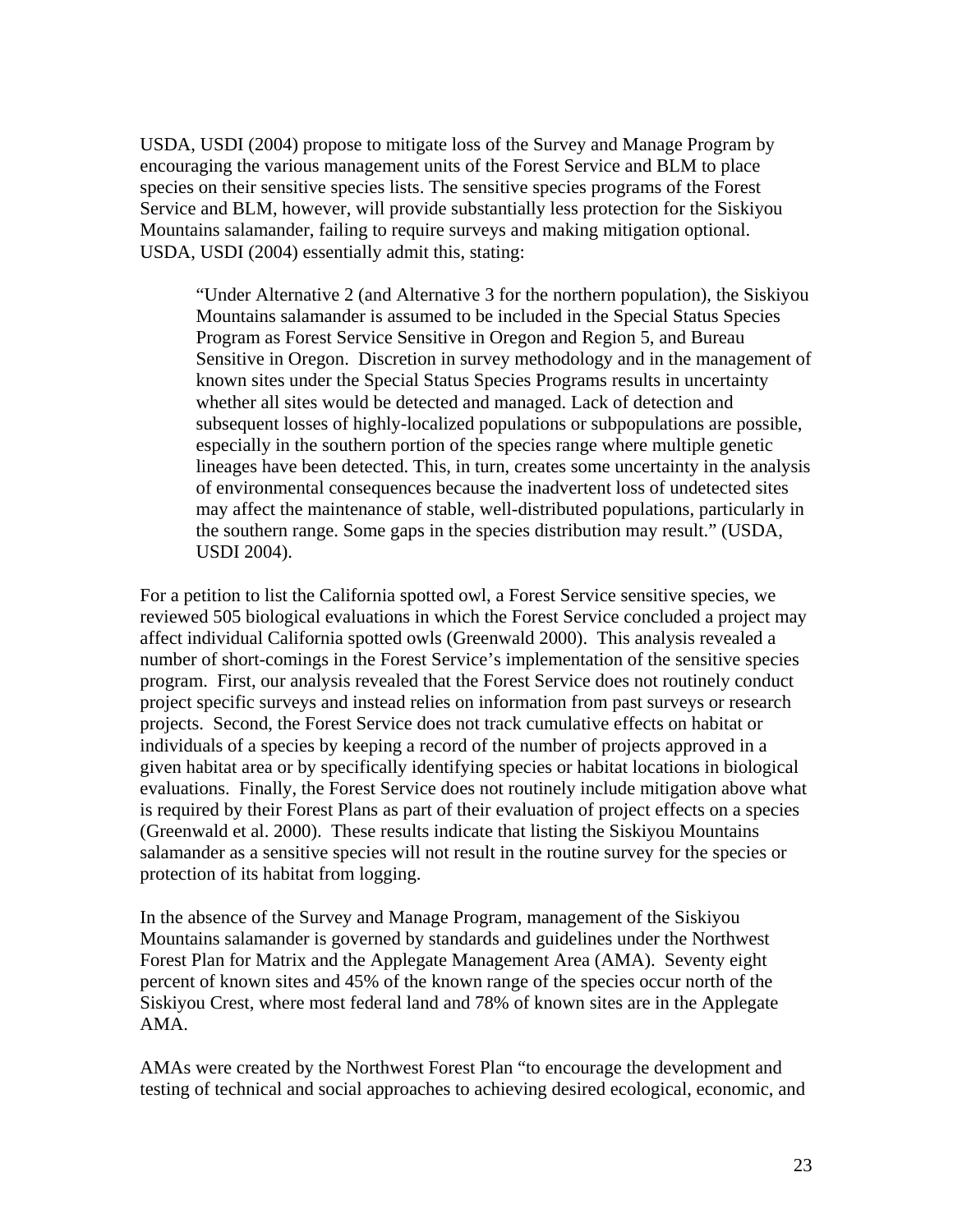other social objectives" (USDA, USDI 1994). AMAs are afforded more management latitude than other land designations under the Northwest Forest Plan. Protections for late-successional reserves and Congressionally withdrawn areas found within the boundaries of AMAs must be followed, but otherwise there are no standards and guidelines for AMAs. Minimum standards for green-tree, snag and coarse-woody debris retention for Matrix lands do not have to be observed in AMAs, although in practice the Applegate AMA generally does follow retention standards prescribed in the Matrix (B. Bell personal communication).

The Applegate AMA is 277,500 acres and was established for "development and testing of forest management practices, including partial cutting, prescribed burning, and low impact approaches to forest harvest (e.g., aerial systems) that provide for a broad range of forest values, including late-successional forest and high quality riparian habitat" (USDA, USDI 1994). According to the Northwest Forest Plan, each AMA was supposed to develop a plan. Rather than producing a plan, however, the Applegate AMA produced a "Guide," stating:

"Why, then, are we writing a 'guide,' rather than a 'plan'? An agency plan usually contains decisions regarding allocation of lands or resources to specific uses and (or) specific standards and guidelines required. However, due to the complexity of multiple jurisdictions and resource issues as well as social and institutional capacity, an adaptive management area wide integrated plan in not yet possible." (USDA, USDI 1998)

As such, the Applegate AMA "Guide" does not qualify as a regulation that should be considered under the adequacy of existing regulations. It contains no discussion of the Siskiyou Mountains salamander and includes no specific regulations to protect the species or its habitat.

Given that the "Guide" does not provide any protection for the Siskiyou Mountains salamander, the only protections that marginally apply in the AMA and on other Federal lands outside reserves are those for the Matrix, including standards for retention of green trees and snags, coarse woody debris and remnant old-growth stands. The Northwest Forest Plan requires that green trees should be maintained on a minimum of 15% of the area in any cutting unit with >70% of it aggregated in clumps >2.5 acres, that sufficient snags should be retained to maintain cavity nesting bird populations at 40% of potential, and that at least 240 linear feet of logs >20" diameter should be retained on the forest floor. The Plan also requires that where late-successional forests occupy less than 15% of any watershed, all remaining stands should be retained (USDA, USDI 1994). To the extent that these Guidelines protect clumps of trees or remnant stands of old-growth that harbor Siskiyou Mountains salamander, they could provide some protection for the species. However, since surveys will no longer be required for the species this will only occur accidentally.

Overall, the standards fail to protect the specific habitat attributes of Siskiyou Mountains salamander, failing to provide protection for talus slopes or the high canopy cover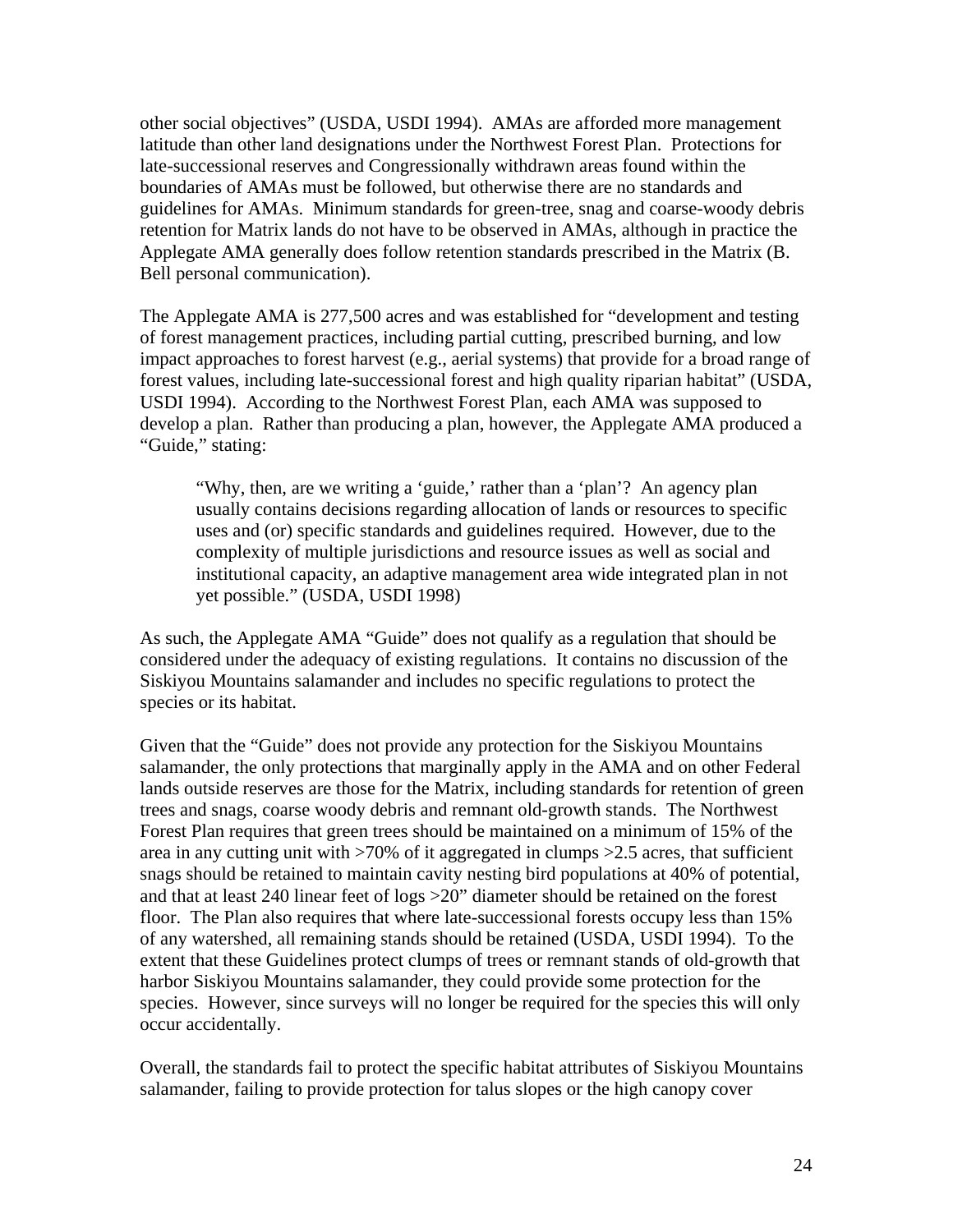required by the species. They lack restrictions on tractor logging in talus, which destroys suitable habitat, or to require retention of minimum canopy levels. Lack of survey for the species or standards to specifically protect the salamander's habitat mean the standards and guidelines fail to provide substantial protection for the Siskiyou Mountains salamander. In sum, removal of the Survey and Manage Program leaves the Siskiyou Mountains salamander with little to no protection on Federal lands, which comprises the majority of the species' range.

## **2. State Regulations**

The Siskiyou Mountains salamander is listed as a vulnerable species by the Oregon Department of Fish and Wildlife. This designation does not provide any regulatory protection for the species. In California, the species is listed as threatened under the state Endangered Species Act, which does include substantial protections for the species. For all Timber Harvest Plans (THPs) in the range of the Siskiyou Mountains salamander, timber companies have to consult with California Department of Fish and Game (DFG) to ensure they don't take the species. DFG considers all areas with talus covering 25% of the area to be suitable habitat. To proceed with logging, timber operators must either conduct protocol surveys that determine the species isn't present, obtain an incidental take permit, or protect all suitable habitat from logging, including limiting logging in 50- 100' buffers around suitable habitat to periods when the species is not active. These requirements provide substantial protection for the species on the minority portion of its range on private lands in California. Unfortunately, DFG is in the process of recommending the Siskiyou Mountains salamander be taken off the state threatened species list because the protections are perceived to be overly burdensome (California Department of Fish and Game 2004). As such, protections provided by California's ESA are uncertain and should not be considered to provide firm regulatory protection for the species. No other protections are afforded the Siskiyou Mountains salamander on state or private lands.

## **VIII. DESIGNATION OF CRITICAL HABITAT**

Petitioners request and strongly recommend the designation of critical habitat for the Siskiyou Mountains salamander coincident with its listing. Because the distribution of the primary constituent elements of the salamander's critical habitat, namely suitable substrates in combination with landscape and stand features necessary to support the species, is poorly defined, critical habitat should be designated in the entire range of the species. The primary threat to the Siskiyou Mountains salamander is habitat destruction and thus critical habitat will provide a clear and measurable benefit for the species.

#### **IX. CONCLUSION**

The Siskiyou Mountains salamander is one of many unique species found only in the Klamath-Siskiyou Region. It has a narrow and fragmented range and is primarily limited to late-successional forests with appropriate substrate. Logging is a substantial threat to its continued existence, particularly following removal by the Bush Administration of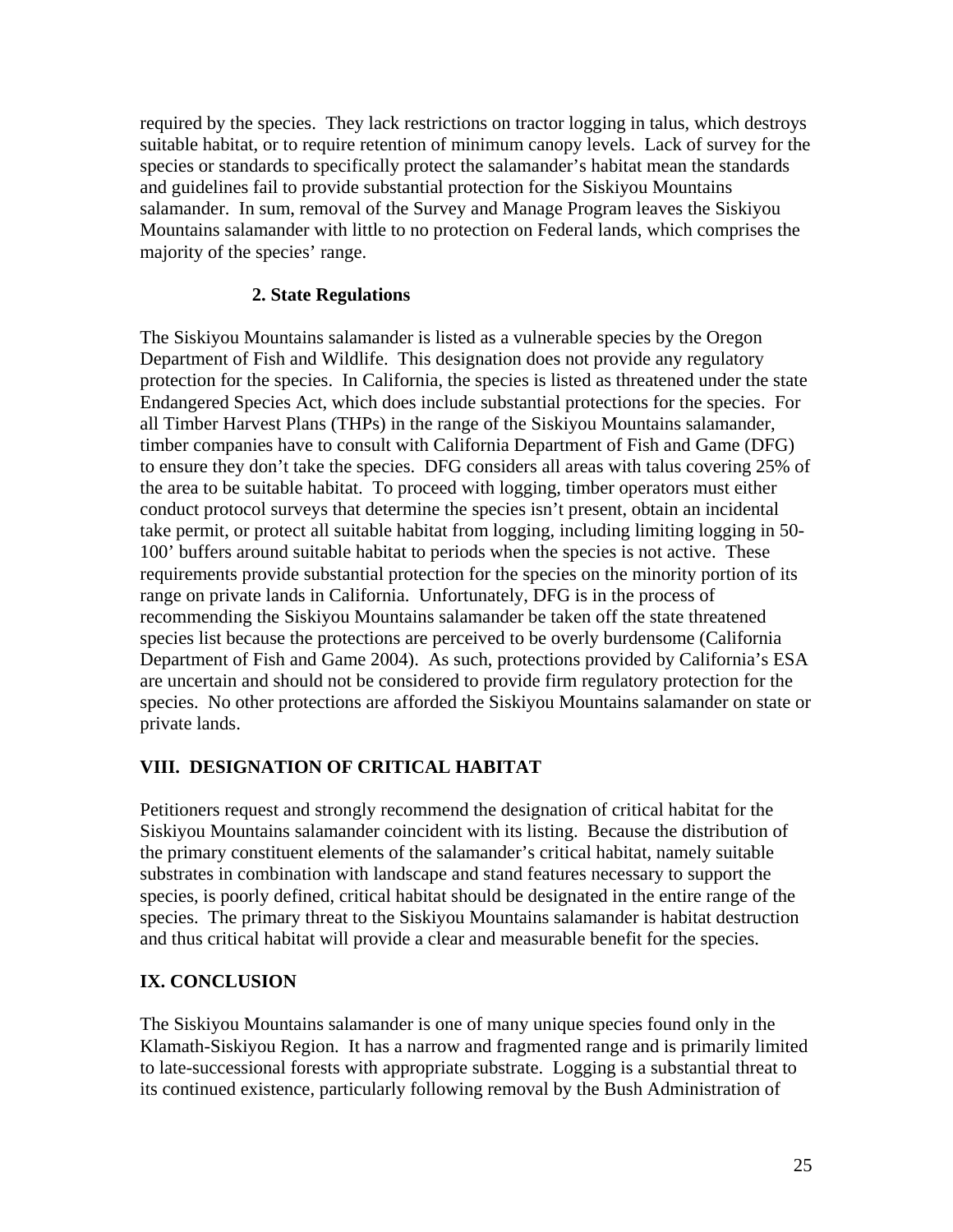protections provided by the Survey and Manage Program of the Northwest Forest Plan. Unlike many imperiled species that are threatened by a combination of habitat loss, invasive species and other factors, the Siskiyou Mountains salamander is almost singly threatened by destruction of habitat. As such, protection of its habitat through listing and designation of critical habitat is highly likely to ensure the continued existence of the species.

## **X. LITERATURE CITED**

Agee, J.K. 1991. Fire history along an elevational gradient in the Siskiyou Mountains, Oregon. Northwest Science, 65: 188-199

Agee, J.K. 1993. Fire ecology of Pacific Northwest forests. Island Press, Washington D.C.

Ash, A.N. 1997. Disappearance and return of *Plethodontid* salamanders to clearcut plots in the southern Blue Ridge Mountains. Conservation Biology, 11(4): 983-989.

Aubry, K.B., L.L.C. Jones, and P.A. Hall. Use of woody debris by *Plethodontid* salamanders in Douglas-fir forests in Washington. *In* Proceedings of the symposium: management of amphibians, reptiles, and small mammals in North America. Technical coordinators: R.C. Szaro, K.E. Severson, and D.R. Patton. USDA Forest Service General Technical Report RM-166.

Blaustein, A.R., J.J. Beatty, D.H. Olson, and R.M. Storm. 1995. The biology of amphibians and reptiles in old-growth forests in the Pacific Northwest. U.S. Department of Agriculture Forest Service, Pacific Northwest Research Station. General Technical Report, PNW-GTR-337.

Brodie, E.D. 1970. Western salamanders of the genus *Plethodon*: systematics and geographic variation. Herpetologica, 26: 468-516.

Burton, T.M. and G.E. Likens. 1975. Energy flow and nutrient cycling in salamander populations in the Hubbard Brook Experimental Forest, New Hampshire. Copia 1975 (3): 541-546.

Bury, R.B. 1973. Western *Plethodon*: systematics and biogeographic relationships of the Elongatus group (Abstract). HISS News-Journal, 1(2): 56-57.

Bury, B.R. 1998. Evolution and Zoography of the Del Norte and Siskiyou Mountain Salamander with Management Recommendations. Report to U.S. Fish and Wildlife Service. December 15. 49 pp.

Bury, R.B., and P.S. Corn. 1998. Douglas-fir forests in the Oregon and Washington Cascades: relation of the herpetofauna to stand age and moisture. *In* Proceedings of the symposium: management of amphibians, reptiles, and small mammals in North America.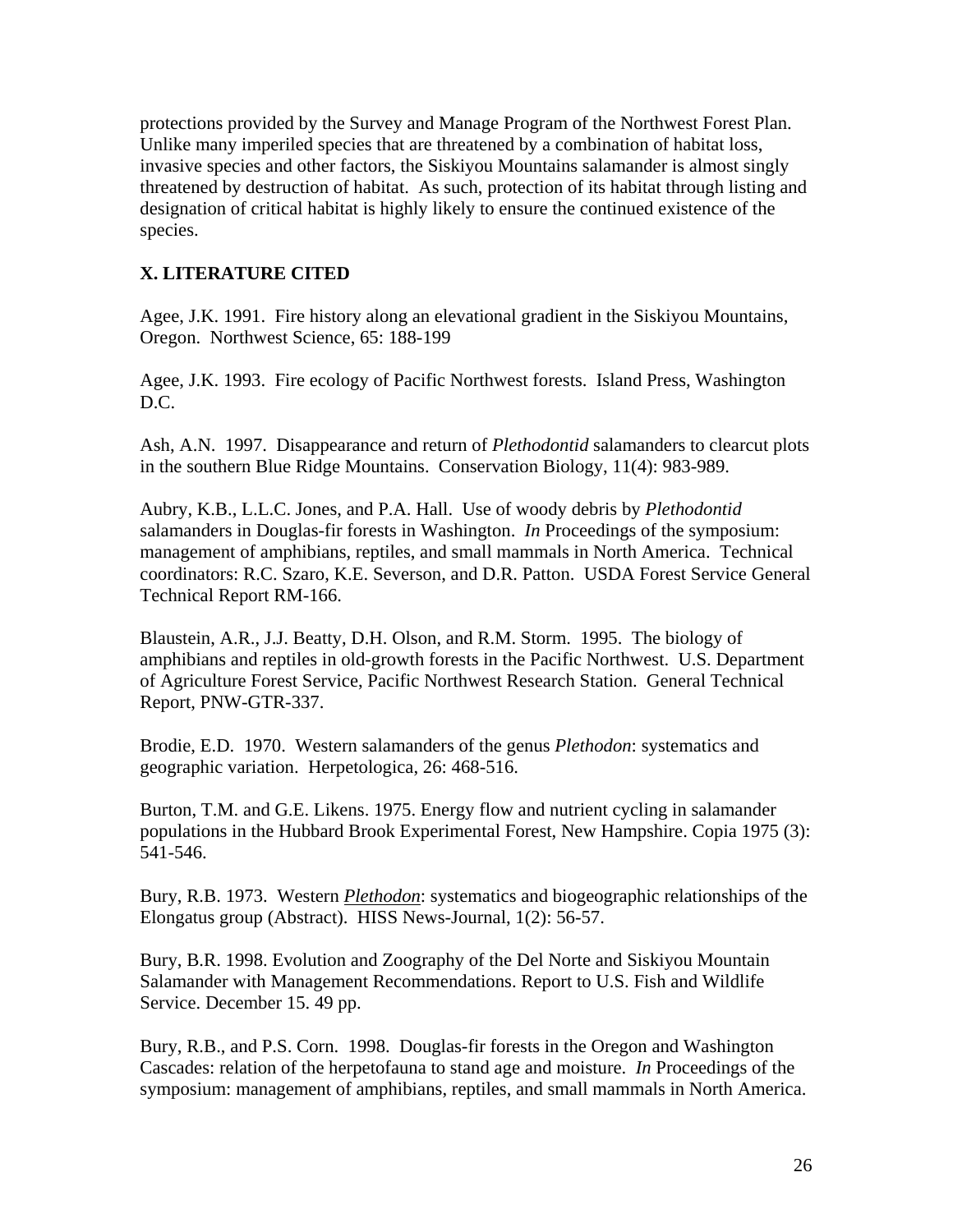Technical coordinators: R.C. Szaro, K.E. Severson, and D.R. Patton. USDA Forest Service General Technical Report RM-166.

California Department of Fish and Game. 2004. Draft Status Review: Siskiyou Mountains Salamander (*Plethodon stormi*). February 27, 2004.

Chen, J., J.F. Franklin, and T.A. Spies. 1993. Contrasting microclimates among clearcut, edge, and interior old-growth Douglas-fir forest. Agric. And For. Meteorol. 63 (1993): 219-237.

Clayton, D. 2000. Email regarding genetic work on the Siskiyou Mountain Salamander. August.

Corn, P.S., and R.B. Bury. 1991. Terrestrial amphibian communities in the Oregon Coast Range. Pp. 305-318, in: L.F. Ruggiero, K.B. Aubry, A.B. Carey, and M.H. Huff (Tech. coords.), Wildlife and vegetation of unmanaged Douglas-fir forests. U.S. Department of Agriculture, Forest Service, General Technical Report PNW-GTR-285, Pacific Northwest Research Station, Portland, Oregon.

DeGross, D.J. 2004. Gene Flow and the Relationship of *Plethodon stormi* and *P. elongatus* Assessed with 11 Novel Microstellite Loci. Thesis. Oregon State University, Corvallis, Oregon. April 16, 2004.

DeMaynadier, P.G. and M.L. Hunter, Jr. 1995. The relationship between forest management and amphibian ecology: a review of the North American literature. Environmental Review, 3:230-261.

DeMaynadier P.G. and M. L. Hunter, Jr. 2000. Road effects on amphibian movements in a forested landscape.

Diller, L.V., and R.L. Wallace. 1994. Distribution and habitat of *Plethodon* elongatus on managed young growth forests in North Coastal California. Journal of Herpetology, 28:310-318.

Dupuis, L.A., J.N.M. Smith, and F. Bunnell. 1995. Relation of terrestrial-breeding amphibian abundance to tree-stand age. Conservation Biology, 9(3): 645-653.

Feder, M.E. 1983. Integrating the ecology and physiology of *Plethodontid* salamanders. Herpetologica, 39(3): 291-310.

Frost, E.J. and R. Sweeny. 2000. Fire Regimes, Fire History and Forest Conditions in the Klamath-Siskiyou Region: An Overview and Synthesis of Knowledge. Available at: <http://www.worldwildlife.org/forests/attachments/fire\_report.pdf>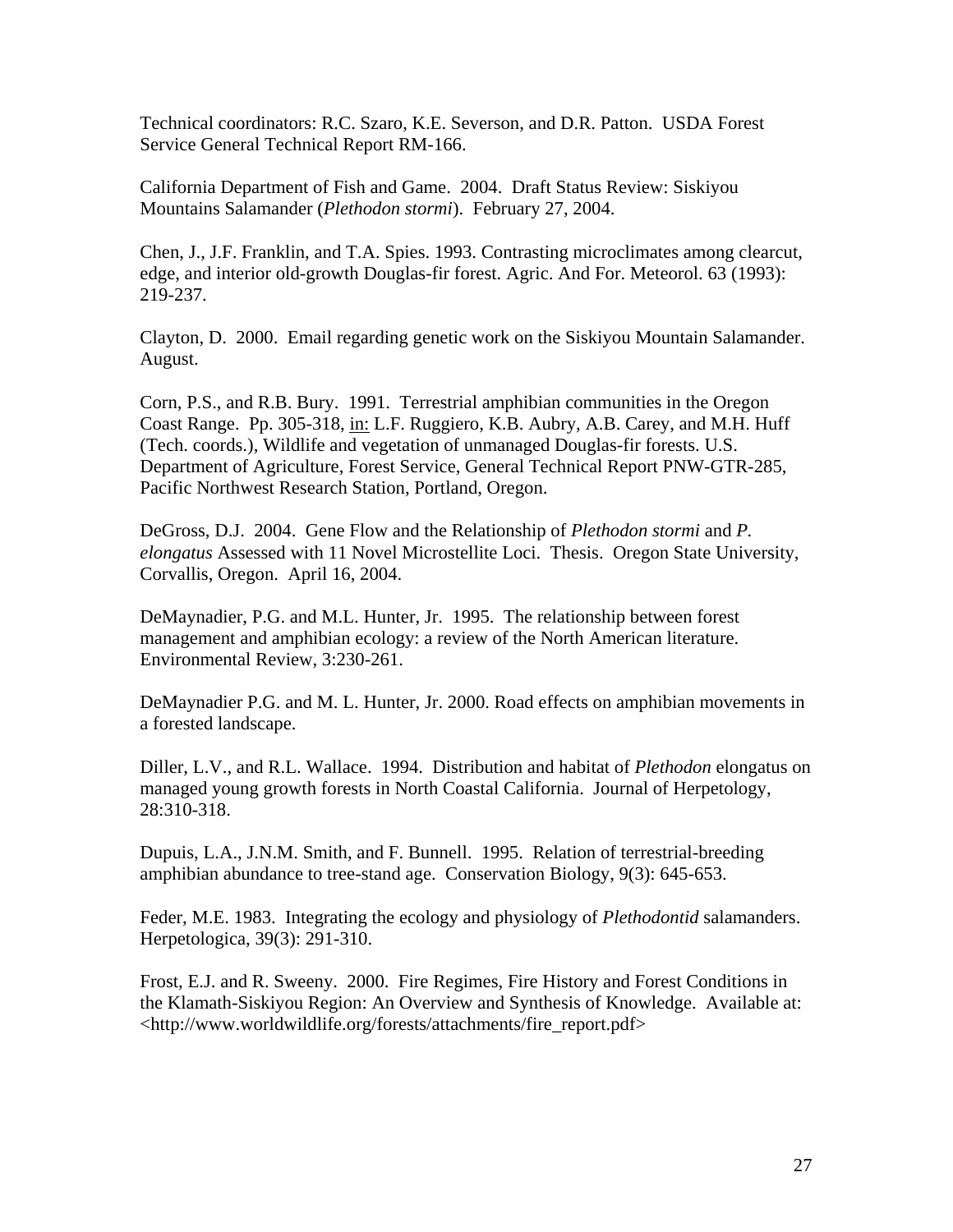Gilpin, M. E. and M. E. Soulé. 1986. Minimum viable populations: processes of species extinction. Pages 19-34 in M. Soulé (editior). Conservation Biology: the science of scarcity and diversity. Sinauer Associates, Sunderland, Massachusetts.

Grialou, J.A., S.D. West, R.N. Wilkins. 2000. The effects of forest clearcut harvesting and thinning on terrestrial salamanders. Journal of Wildlife Management, 64(1): 105- 113.

Greenwald, D.N. 2000. Petition to list the California spotted owl as a threatened or endangered species. Submitted to the U.S. Fish and Wildlife Service and available at www.biologicaldiversity.org

Herbeck, L.A., and D.R. Larsen. 1999. *Plethodontid* salamander response to silvicultural practices in Missouri Ozark Forests. Conservation Biology, 13(3): 623-632.

Highton, R., and A.H. Brame. 1965. *Plethodon stormi* species *nov.* Pilot Register of Zoology. Card No. 20.

IPCC, 2001. Climate Change 2001: The Scientific Basis. Contribution of Working Group I to the Third Assessment Report of theIntergovernmental Panel on Climate Change [Houghton, J.T.,Y. Ding, D.J. Griggs, M. Noguer, P.J. van der Linden, X. Dai, K. Maskell, and C.A. Johnson (eds.)]. Cambridge University Press, Cambridge, United Kingdom and New York, NY, USA, 881pp.

Leonard, W. P., Brown, H. A., Jones, L. L. C., McAllister, K. R., and Storm, R. M. 1993. Amphibians of Washington and Oregon. Seattle Audubon Society. Seattle.

Mahoney, M.J. 2004. Molecular systematics and phylogeography of the *Plethodon elongatus* species group: combining phylogenetic and population genetic methods to investigate species history. Molecular Ecology 13, 149-166.

Mead, L., Clayton, D., Nauman, R., Olson, D., Pfrender, M. In review. Characteriazation of newly discovered populations of *Plethodon* from Siskiyou County, California. *Herpetologica*.

Nauman, R.S., and D.H. Olson. 1999. Survey and manage known sites version 3. In Survey protocols for amphibians under the Survey and Manage program of the Northwest Forest Plan version 3. U.S. Department of Interior. October 1999.

Nauman, R.S., and D.H. Olson. 2004a. Strategic survey annual report: Siskiyou Mountains salamander southern population. USDA Forest Service Pacific Northwest Research Station. Corvallis, OR.

Nauman, R.S., and D.H. Olson. 2004b. Strategic survey annual report: Siskiyou Mountains salamander northern population. USDA Forest Service Pacific Northwest Research Station. Corvallis, OR.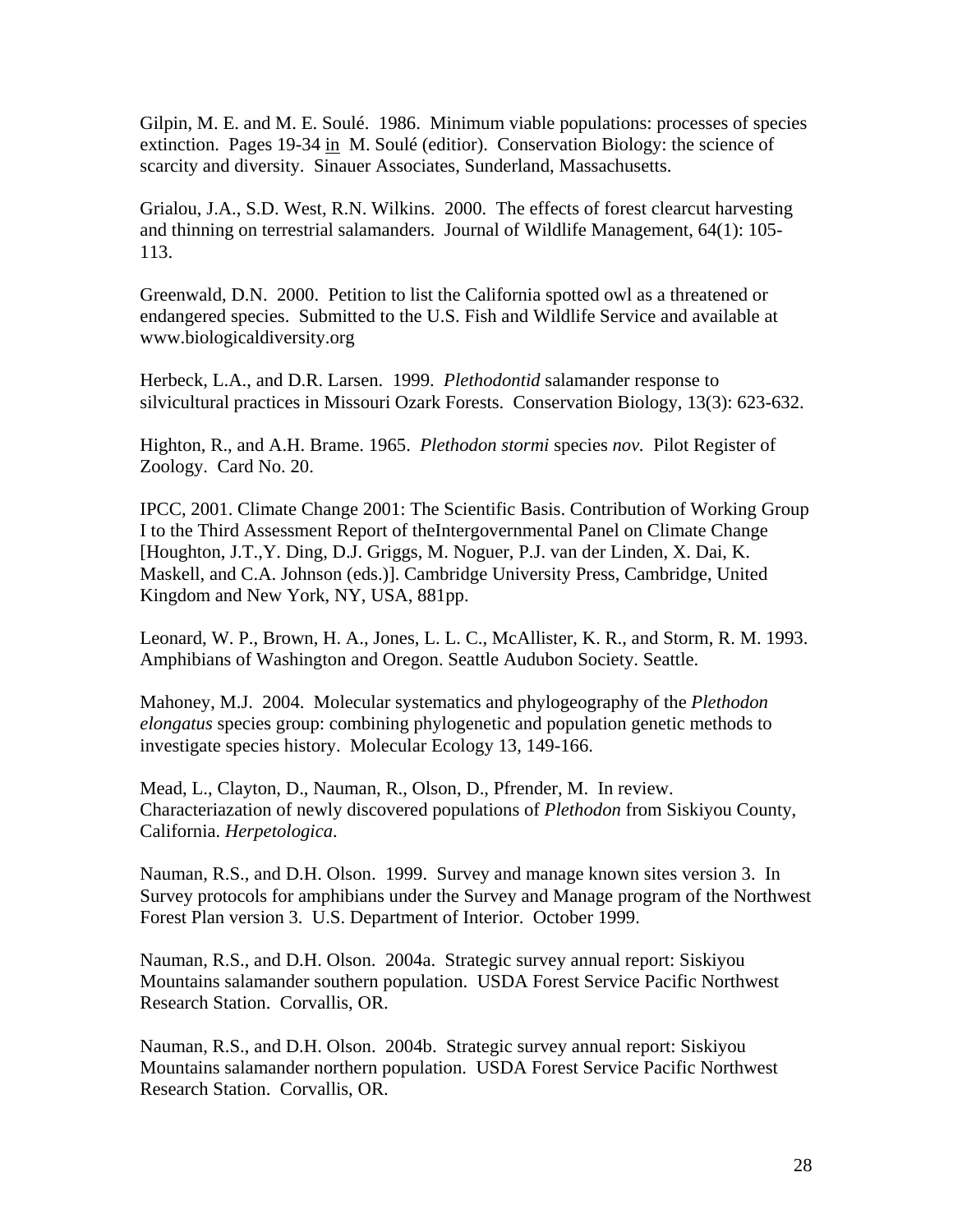Nussbaum, R. 1974. The distributional ecology and life history of the Siskiyou Mountain Salamander, *Plethodon stormi*, in relation to the potential impact of the proposed Applegate Reservoir on this species. Unpublished report submitted to U.S. Army Corps of Engineers, Portland, Oregon. Dec. 70 pp.

Nussbaum, R. A., Brodie, E. D., Jr., and Storm, R. M. 1983. Amphibians and Reptiles of the Pacific Northwest. University of Idaho Press. Moscow, Idaho.

Ollivier, L.M., H.H. Welsh, Jr., D.R. Clayton. 2001. Habitat correlates of the Siskiyou Mountains salamander, *Plethodon stormi* with comments on the species' range. U.S. Department of Agriculture Forest Service, Redwood Science Laboratory, 1700 Bayview Drive, Arcata, CA 95521. June, 2001.

Odion, D.C., J.R. Strittholt, H. Jiang, E.J. Frost and D.A. DellaSala. In press. Fire history and severity patterns and forest management in the Klamath National Forest, northwestern California, USA. Ecological Applications.

Perry, D.A. 1995. Self-organizing systems across scales. Trends in Ecology and Evolution 10: 241-244.

Pough, F.H. 1983. Amphibians and reptiles as low energy systems. Pages 141-188 in W.P. Aspey, and S.I. Lustick, editors. Behavioral energetics the cost of survival in vertebrates. Ohio State University Press, Columbus.

Pfrender Michael E., and T.Titus. 2002 Genetic structure, biogeographic patterns, and founder events in the Siskiyou Mountains Salamander.

Raphael, M.G. 1988. Long-term trends in abundance of amphibians, reptiles, and mammals in Douglas-fir forests of Northwestern California. *In* Proceedings of the symposium: management of amphibians, reptiles, and small mammals in North America. Technical coordinators: R.C. Szaro, K.E. Severson, and D.R. Patton. USDA Forest Service General Technical Report RM-166.

Spotila, J.R. 1972. Role of temperature and water in the ecology of lungless salamanders. Ecological Monographs, 41(1): 95-103.

Stebbins, R.C. A field guide to western reptiles and amphibians. Boston, Massauchusettes: Houghton Mifflin Company.

Tilley, S.G. and J. Bernardo. 1993. Life history evolution in *Plethodontid* salamanders. Herpetologica 49(2): 154-163.

USDA. 1997. Carberry Creek Timber Sale Biological Evaluation/Assessment. U.S. Department of Agriculture Forest Service, Rogue River National Forest, Applegate Ranger District.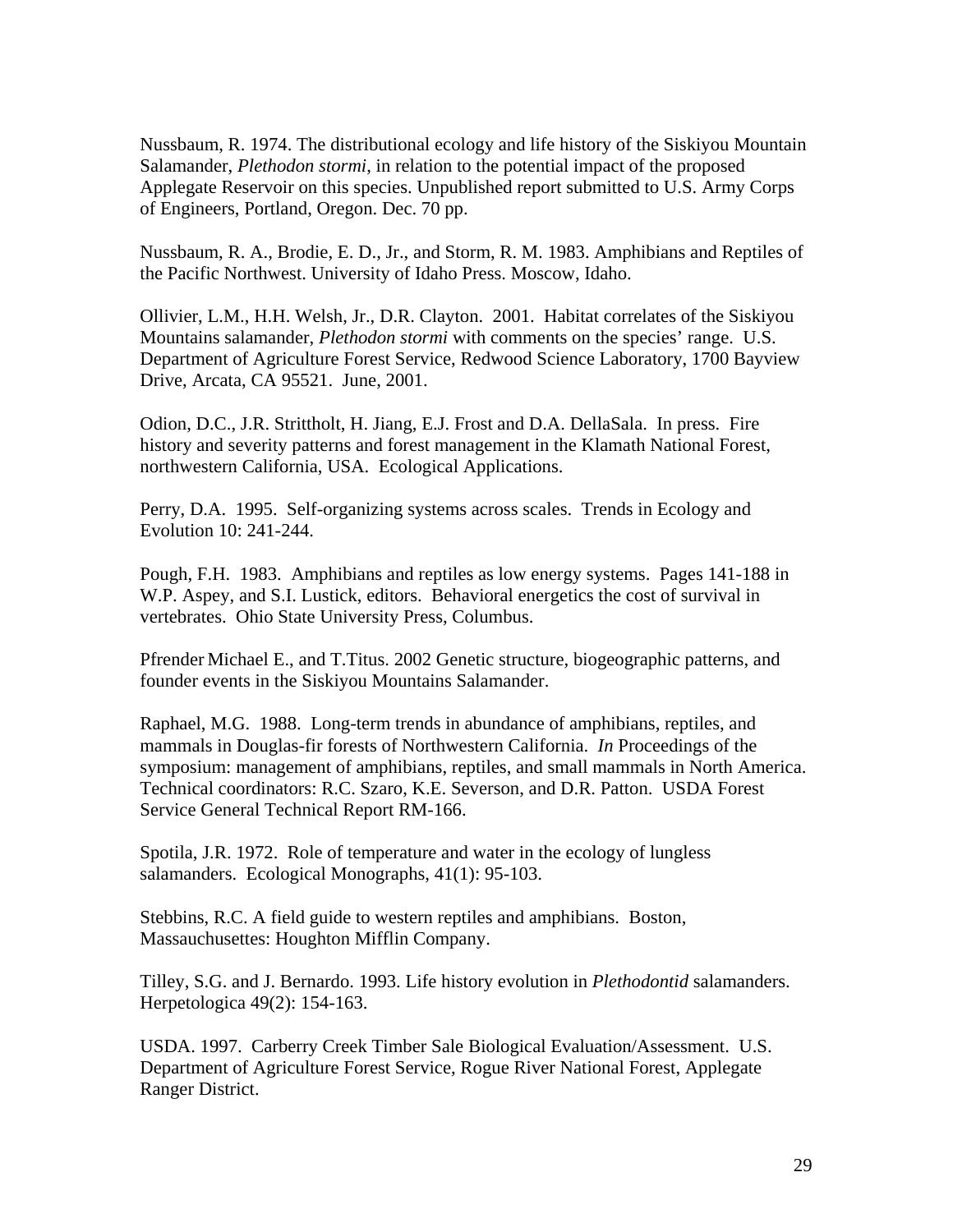USDA, USDI. 1994. Final Supplemental Environmental Impact Statement on Management of Habitat for Late-Successional and Old-Growth Forest Related Species Within the Range of the Northern Spotted Owl (Final Supplemental Environmental Impact Statement ): USDA Forest Service and USDI Bureau of Land Management.

USDA, USDI. 1998. Applegate Adaptive Management Area Guide. U.S. Department of Agriculture Forest Service and U.S. Department of Interior Bureau of Land Management

USDA, USDI Species Review Panel. 2001. Species Review Process Step 2 Worksheet (In Depth Analysis). Reviewers: David Clayton, Dede Olson, Stave Morey, Brenda Devlin, Hartwell Welsh, Richard Nauman, Charile Crisafulli. U.S. Department of Agriculture Forest Service and U.S. Department of Interior Bureau of Land Management. April 27, 2001.

USDA, USDI Species Review Panel. 2002. Species Review Process Step 2 Worksheet (In Depth Analysis). Reviewers: Steve Morey, Dave Clayton, John Guetterman, Dede Olson, Rich Nauman, Ed Reilly, Hart Welsh. U.S. Department of Agriculture Forest Service and U.S. Department of Interior Bureau of Land Management. May 13, 2002.

USDA, USDI. 2004. Final supplemental environmental impact statement to remove or modify the survey and manage mitigation measure standards and guidelines. U.S. Department of Agriculture Forest Service and U.S. Department of Interior Bureau of Land Management. January, 2004.

Welsh, H.H., Jr. 1990. Relictual amphibians and old-growth forests. Conservation Biology 4 (3): 309-319.

Welsh, H.H., Jr., and A.J. Lind. 1988. Old growth forests and the distribution of the terrestrial herpetofauna. *In* Proceedings of the symposium: management of amphibians, reptiles, and small mammals in North America. Technical coordinators: R.C. Szaro, K.E. Severson, and D.R. Patton. USDA Forest Service General Technical Report RM-166.

Welsh, H.H., Jr. and A.J. Lind. 1991. The structure of the herpetofaunal assemblage of the Douglas-fir forests of northwest California and southwest Oregon. Pp. 394-413, in: L.F. Ruggiero, K.B. Aubry, A.B. Carey, and M.H. Huff (Tech. coords.), Wildlife and vegetation of unmanaged Douglas-fir forests. U.S. Department of Agriculture, Forest Service, General Technical Report PNW-GTR-285, Pacific Northwest Research Station, Portland, Oregon.

Welsh, H.H., Jr. and A.J. Lind. 1992. Population ecology of two relictual salamanders from the Klamath Mountains of northwestern California. *In:* D. McCullough and R. Barrett (eds.) Wildlife 2001 Populations. London, England: Elsevier Science Publishers, Ltd. Pp. 419-437.